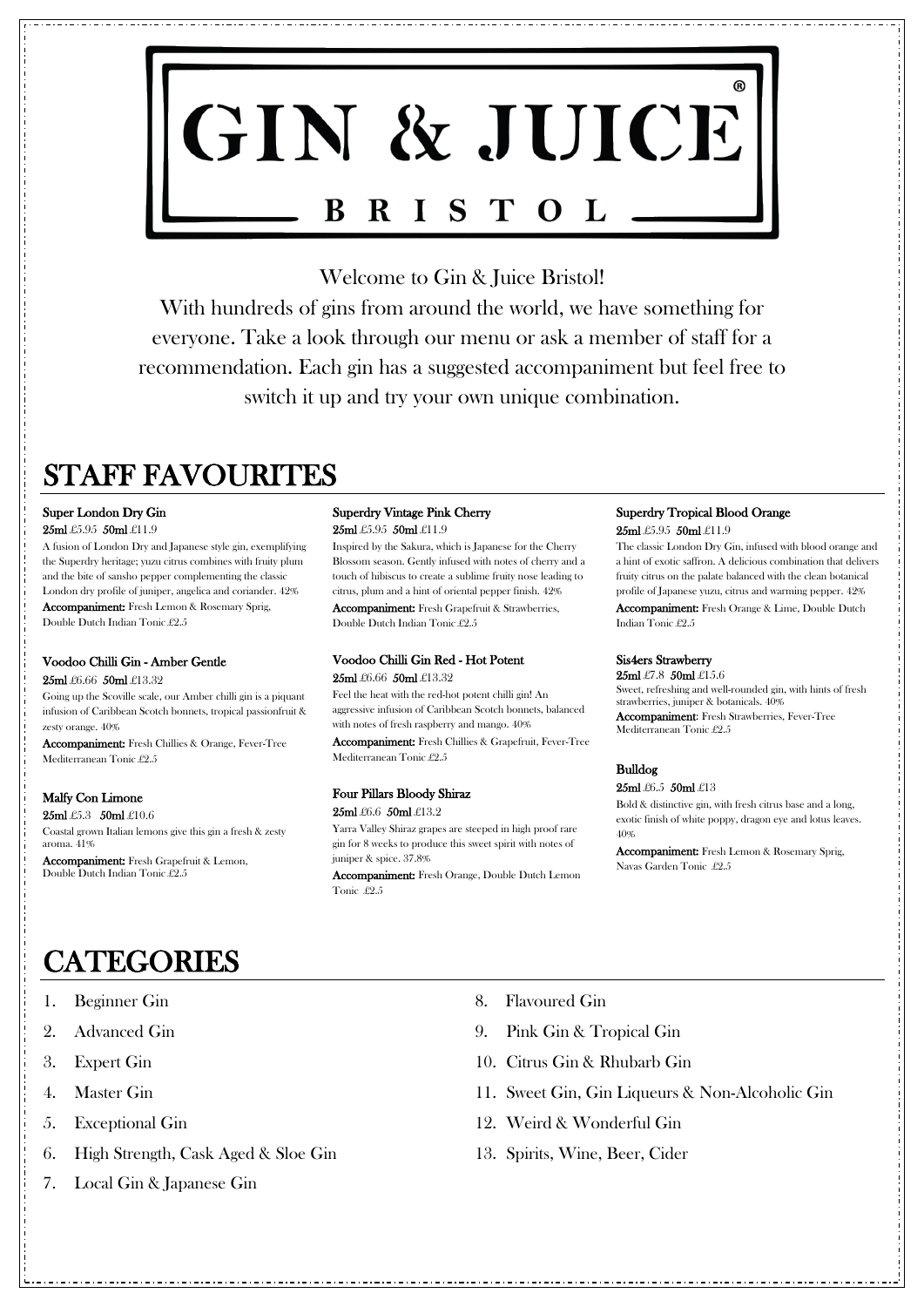# GIN & JUICE  $\hspace{1.6cm} \bullet$  B R I S T O L  $\hspace{1.6cm} \bullet$

# BEGINNER'S GIN

**1**

**Beefeater**  $25ml \pounds 3.8 \pmod{27.6}$ Spicy & fruity with bold juniper notes. 40% Accompaniment: Double Dutch Indian Tonic, Orange & Lime £2.5

**East London Dry** 25ml 3.8 50ml £7.6 Bright fresh citrus is followed by spicy cardamom & cubeb. 40% Accompaniment: Double Dutch Indian Tonic, Lime £2.5

J.J. Whitley London Dry 25ml £3.8 50ml £7.6 Peppery with subtle sherbet & a touch of nettle. 38.6% Accompaniment: Double Dutch Indian Tonic, Lemon £2.5

Whitley Neill 25ml £3.9 50ml £7.8 Inspired by the flavours of Africa, blending baobab fruit & cape gooseberries with traditional botanicals. 42%

**Hawthorns**  $25ml \pounds4$   $50ml \pounds8$ A zesty, citrus forward London Dry. 41% Accompaniment: Double Dutch Indian, Lemon £2.5

Juniper Green Organic 25ml £4 50ml £8 An organic gin made with juniper berries, coriander & angelica root. 37.5%

**Boe Scottish**  $25ml \pounds 4.2 \pmod{25l}$ Aromatic and refreshing, perfectly balancing aromas of fresh herbs,

Accompaniment: Double Dutch Indian Tonic, Orange £2.5

**Tanqueray**  $25ml \pounds 3.8 \pounds 50ml \pounds 7.6$ A smooth, balanced gin with a zesty citrus profile. 43.1% Accompaniment: Double Dutch Indian Tonic, Lime £2.5

**Durham**  $25ml \pounds4.4 \pmod{25}$ Soft juniper is accompanied by spicy notes & herbal undertones. Pickering's 1947 25ml £4.5 50ml £9

Accompaniment: Double Dutch Indian Tonic, Lemon £2.5

citrus & kitchen spices. 41%

Accompaniment: Double Dutch Indian Tonic, Grapefruit £2.5

**Plymouth**  $25ml \pounds 4.5 \pmod{29}$ Fresh with a slight sweetness & lemony bite. 46% Accompaniment: Double Dutch Indian Tonic, Lemon £2.5

Portobello Road 25ml £4.5 50ml £9 Fresh & citrusy with a sweet peppery finish. 42% Accompaniment: Navas Garden Tonic, Grapefruit £2.5

Opihr 25ml £4.3 50ml £8.6

Adnams Copper House 25ml £4.6 50ml £9.2 Warm & rich with citrus & floral flavours. 40% Accompaniment: Double Dutch Indian Tonic, Orange £2.5

Influenced by tastes of exotic spice markets, with citrus tones & earthy aromatics. 40%

Bombay Sapphire 25ml £3.7 50ml £7.4 Fresh, clean & bright with a peppery finish. 40% Accompaniment: Double Dutch Indian Tonic, Lime £2.5

Accompaniment: Double Dutch Indian Tonic, Chillies £2.5

Peaky Blinder 25ml £4.6 50ml £9.2 Peppery juniper & ginger give warming notes to this bold & punchy gin. 40%

Accompaniment: Double Dutch Indian Tonic, Apple £2.5

#### **Edinburgh Gin**  $25ml \pounds4.5$   $50ml \pounds9$

Clean, zesty and juniper- forward, balancing softness with fresh citrus notes and cool menthol while the ground coriander spice gives out warmth and depth. 43%

Hayman's Old Tom 25ml £4.7 50ml £9.4 Rich & rounded with spicy tones & a subtle sweetness. 40% Accompaniment: Double Dutch Indian Tonic, Lemon £2.5

#### **Hendricks**  $25ml \pounds 50ml \pounds 10$

Accompaniment: Double Dutch Indian Tonic, Orange**,**Lemon & Lime £2.5

#### Bols Genever 25ml £4.5 50ml £9

An old fashioned genever, the precursor to English gins, grassy with notes of pepper. 42%

Accompaniment: Double Dutch Indian Tonic, Orange £2.5

#### **Jawbox**  $25ml \pounds 4.8 \pmod{250}$

Intensely sweet spices of cinnamon, clove & cardamom shine through this gin 42%

Accompaniment: Double Dutch Ginger Beer, Orange £2.5

Sipsmith  $25ml \pounds 5.1 \pmod{210.2}$ A smooth balance of bright juniper & citrus. 41% Accompaniment: Double Dutch Indian Tonic, Lemon £2.5

**Bluecoat**  $25ml \pounds 5.2$   $50ml \pounds 10.4$ A zesty classic gin with hints of sherbet lemon & orange blossom. 47%

Accompaniment: Double Dutch Indian Tonic, Orange £2.5

Feckin Irish Gin 25ml £5.2 50ml £10.4 Herbaceous coriander leads to sweet lemon & classic juniper notes. 40%

Tarquins  $25ml \pounds 5.2$  50ml  $\pounds 10.4$ Floral with fragrant handpicked Devon violets & fresh orange zest. 42%

Caorunn 25ml £4.6 50ml £9.2 Clean, crisp & aromatic; A beautiful mix of rugged Speyside charm & modern Scotland. 41.8%

Accompaniment: Double Dutch Indian Tonic, Apple & Orange £2.5

Accompaniment: Double Dutch Indian Tonic, Black Peppercorns & Orange £2.5

#### **Xoriguer**  $25ml \pounds 4.6 \pmod{29.2}$

A herbaceous gin from Menorca, with citrus undertones and hints of black pepper. 38%

Accompaniment: Double Dutch Pomegranate& Basil Tonic, Black Peppercorn, Lemon £2.5

Fragrant & peppery with a hint of spice, this gin uses Belfast black mountain heather as a botanical. 43%

Accompaniment: Double Dutch Indian Tonic, Lime £2.5

#### Beefeater 24 25ml £4.9 50ml £9.8

Japanese sencha & Chinese green teas are blended with botanicals to produce a smooth, sophisticated gin. 45%

Accompaniment: Fever-Tree Mediterranean Tonic, Grapefruit £2.5

#### Pickering's  $25ml \pounds4.9$   $50ml \pounds9.8$

Fresh, light citrus gives way to spicy notes of cardamom & clove. 42%

Accompaniment: Double Dutch Indian Tonic, Grapefruit £2.5

Infused with rose petals & cucumber to give a particularly 'peculiar' flavour. 41.4%

Accompaniment: Double Dutch Cucumber & Watermelon Tonic, Cucumber £2.5

Tanqueray Rangpur 25ml £5 50ml £10

Refreshing yet balanced with zesty lime & juicy mandarin orange 41.3%

Accompaniment: Double Dutch Indian Tonic, Orange & Lime £2.5

Opihr Arabian 25ml £5.1 50ml £10.2 Bright citrus & coriander with hints of paprika. 43%

Accompaniment: Double Dutch Indian Tonic, Chillies & Lemon £2.5

Accompaniment: Double Dutch Indian Tonic, Lemon £2.5

Accompaniment: Navas Garden Tonic, Lime £2.5

# Boatyard Double Gin 25ml £5.3 50ml £10.6

Light, sophisticated and smooth with notes of citrus crush and juniper up front, followed with floral sweetness and sweet liquorice 46%

Accompaniment: Double Dutch Indian Tonic, Lemon £2.5

# Sir Robin of Locksley 25ml £5.3 50ml £10.6

A blend of traditional botanicals & delicate infusions of elderflower & dandelion 40%

Accompaniment: Fever-Tree Mediterranean Tonic, Grapefruit £2.5

#### **Caspyn**  $25ml \pounds 5.4$   $50ml \pounds 10.8$

Inspired by Cornish landscapes, crisp & refreshing with a sherbet finish. 40%

Accompaniment: Navas Garden Tonic, Orange £2.5

**King of Soho**  $25ml \pounds 5.4$   $50ml \pounds 10.8$ 

A delicate combination of sweetness, citrus & earthiness with a hint of grapefruit. 42%

Accompaniment: Double Dutch Indian Tonic, Grapefruit £2.5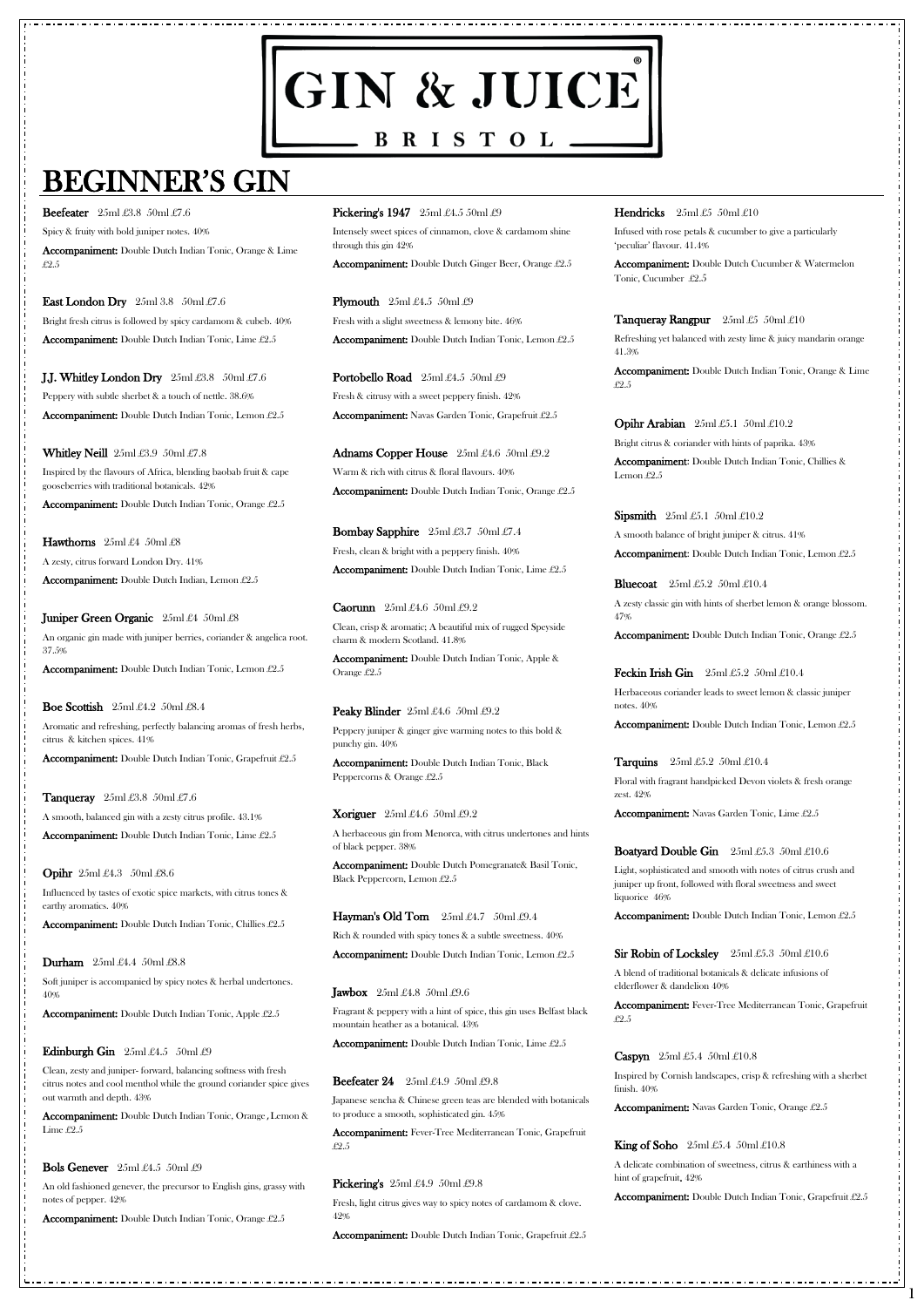# GIN & JUICE  $\hspace{1.6cm} \bullet$  B R I S T O L  $\hspace{1.6cm} \bullet$

# ADVANCED GIN

#### Sacred 25ml £5.4 50ml £10.8

**2**

Fresh & creamy, featuring Spanish & Italian Pink Grapefruit. 40% Accompaniment: Fever-Tree Mediterranean Tonic, Grapefruit £2.5

# **Penrhos Dry Gin**  $25ml £5.5$   $50ml £11$

Aromatic and full of flavour gin, with blueberry & red peppercorn undertones, complemented by notes of hibiscus, orris root and angelica. 40.5%

Accompaniment: Double Dutch Indian Tonic, Blueberries £2.5

# Warner Edwards 25ml £5.5 50ml £11

Smooth & sweet with notes of cardamom & nutmeg. 44%

Accompaniment: Double Dutch Indian Tonic, Orange £2.5

# Mom God Save the Gin

25ml £5.5 50ml £11

Infused with red berries, sweet & fruity. 39.5%

Accompaniment: Double Dutch Indian Tonic, Cherries £2.5

# Sloemotion Hedgerow 25ml £5.5 50ml £11

Floral & fresh, featuring elderflower, nettle, & crab apples. 42% Accompaniment: Fever-Tree Mediterranean Tonic, Grapefruit £2.5

#### **No. 3** 25ml £5.5 50ml £11

A smooth, balanced classic London Dry with citrus spice. 46% Accompaniment: Double Dutch Indian Tonic, Lemon £2.5

**Bathtub** 25ml £5.7 50ml £11.4

Juniper led & lightly earthy, with a warming citrus finish. 43.3%

Accompaniment: Double Dutch Indian Tonic, Orange & Juniper Berries £2.5

# **Tanqueray 10** 25ml £5.8 50ml £11.6

Citrus forward, with notes of sherbet lemon. 47.3%

Accompaniment: Fever-Tree Mediterranean Tonic, Lemon & Lime £2.5

#### Rock Rose 25ml £5.8 50ml £11.6

Fresh & zesty with berry notes, incorporating rose root & sea buckthorn from the Scottish Highlands. 41.5%

Accompaniment: Double Dutch Skinny Tonic, Orange & Grapefruit £2.5

A uniquely American gin with delicate lavender & Indian sarsaparilla. 42%

Accompaniment: Double Dutch Indian Tonic, Lemon £2.5

#### Porter's Tropical Old Tom 25ml £5.9 50ml £11.8

Cold-distilled passion fruit, guava & white tea bring tropical juiciness to this Scottish gin. 40%

Accompaniment: Fever-Tree Mediterranean Tonic, Pineapple £2.5

**Porter's** 25ml £5.9 50ml £11.8

Warming & slightly spicy with a background of citrus & classic juniper heart. 41.5%

Accompaniment: Double Dutch Indian Tonic, Lemon £2.5

## Super London Dry Gin

25ml £5.95 50ml £11.9

A fusion of London Dry and Japanese style gin, exemplifying the Superdry heritage; yuzu citrus combines with fruity plum and the bite of sansho pepper complementing the classic London dry profile of juniper, angelica and coriander. 42%

Accompaniment: Fresh Lemon & Rosemary Sprig, Double Dutch Indian Tonic £2.5

# Martin Miller's 25ml £6 50ml £12

A full citrus gin with a clean, soft finish. 40%

Accompaniment: Double Dutch Cucumber & Watermelon Tonic, Black Peppercorns & Strawberries £2.5

### Trevethan Cornish 25ml £6 50ml £12

Accompaniment: Merchant's Heart Floral Aromatics Tonic, Pear £2.8

#### **Broken Heart** 25ml £6.3 50ml £12.6

Classic with hints of citrus, with soft vanilla bringing subtle sweetness. 43%

Accompaniment: Navas Garden Tonic, Lemon £2.5

#### **Brockmans**  $25ml \pounds 6$   $50ml \pounds 12$

A seductively smooth & well-balanced gin with warming blueberry character. 40%

Accompaniment: Double Dutch Indian Tonic, Blueberries & Grapefruit £2.5

# **Kirkjuvagr**  $25 \text{ml} \pounds 6.1$   $50 \text{ml} \pounds 12.2$

An 'unmistakably Orcadian' gin made with botanicals including Ramanas Rose & Borage. 43%

Accompaniment: Double Dutch Indian Tonic, Orange £2.5

# **Dingle Original**  $25ml £6$   $50ml £12$

Awarded World's Best Gin 2019 at the World Gin Awards, sweet & juicy with notes of red berry & a hint of mint & fennel. 42.5%

Accompaniment: Double Dutch Indian Tonic, Orange & Juniper Berries £2.5

# Manly Spirits Co. Australian Dry

25ml £6 50ml £12

Savoury with hints of pepper, citrus & eucalyptus. 43%

Accompaniment: Double Dutch Indian Tonic, Orange £2.5

# **Gin Divine**  $25ml \pounds 6$   $50ml \pounds 12$

Clean & crisp gin charming with oily juniper and oak-y herbs on the fore followed by sweet cinnamon undertones. 42%

Accompaniment: Double Dutch Indian Tonic, Grapefruit £2.5

### Conker Dorset Dry 25ml £6.1 50ml £12.2

#### Martin Millers Westbourne

#### 25ml £6 50ml £12

Spicy & peppery with notes of menthol & orange. 45.2% Accompaniment: Double Dutch Indian Tonic, Lime & Orange £2.5

#### **Finders Dry**  $25ml \pounds 6$   $50ml \pounds 12$

A piney juniper core, well-balanced with hints of spice, Lime peel, Lemongrass, Grapefruit, and Cassia Bark. 38.6%

Accompaniment: Double Dutch Indian Tonic, Lemon £2.5

#### Chase GB 25ml £6.1 50ml £12.2

Smooth & flavourful with warming spicy notes & citrus hints. 40%

Accompaniment: Double Dutch Indian Tonic, Ginger & Lime £2.5

Classic & refreshing, featuring gorse flowers & elderberries. 40%

Accompaniment: Navas Garden Tonic, Lime £2.5

#### Henstone Rosè Gin 25ml £6.1 50ml £12.2

Matured in new American oak casks, slightly spiced with gentle waves of vanilla & citrus. 44.9%

Accompaniment: Double Dutch Indian Tonic, Lemon & Juniper Berries £2.5

## Chilgrove Signature 25ml £6.2 50ml £12.4

Floral, smooth and well-rounded gin, with fruity grape notes, a hint of sweet liquorice, orange and coriander. 44%

Accompaniment: Double Dutch Indian Tonic, Orange & Cinnamon £2.5

#### Daffy's 25ml £6.2 50ml £12.4

An fresh & smooth, featuring Lebanese mint. 43%

Accompaniment: Double Dutch Indian Tonic, Mint & Lime £2.5

# Hendrick's Midsummer Solstice

25ml £6.2 50ml £12.4

Refreshing & bright with heavy floral notes alongside Hendrick's classic rose petal finish 43.4%

Accompaniment: Fever-Tree Mediterranean Tonic, Orange £2.5

#### Silent Pool 25ml £6.2 50ml £12.4

The use of chamomile, honey & lavender results in subtly sweet & intricate flavours. 43%

A tribute to a lost friendship, this gin is citrus forward with a herbal & musky character. 40%

Accompaniment: Double Dutch Indian Tonic, Lemon & Rosemary Sprig £2.5

# McQueen & The Violet Fog Gin

25ml £6.3 50ml £12.6

A Brazilian gin featuring acai, & spicy with herbal & citrus undercurrents. 40%

#### **Aviation**  $25ml £5.9 50ml £11.8$

Accompaniment: Double Dutch Pomegranate & Basil Tonic, Lemon & Basil £2.8

**Bulldog**  $25ml \pounds 6.5$   $50ml \pounds 13$ 

Bold & distinctive with a citrus base. 40%

Accompaniment: Double Dutch Indian Tonic, Rosemary Sprig & Lemon £2.5

The Botanist  $25ml \pounds 6.5 \text{ 50ml } \pounds 13$ 

This Islay Dry Gin, made with foraged island botanicals, has a rich & mellow flavour. 46%

Accompaniment: Fever-Tree Mediterranean Tonic, Lemon & Lime £2.5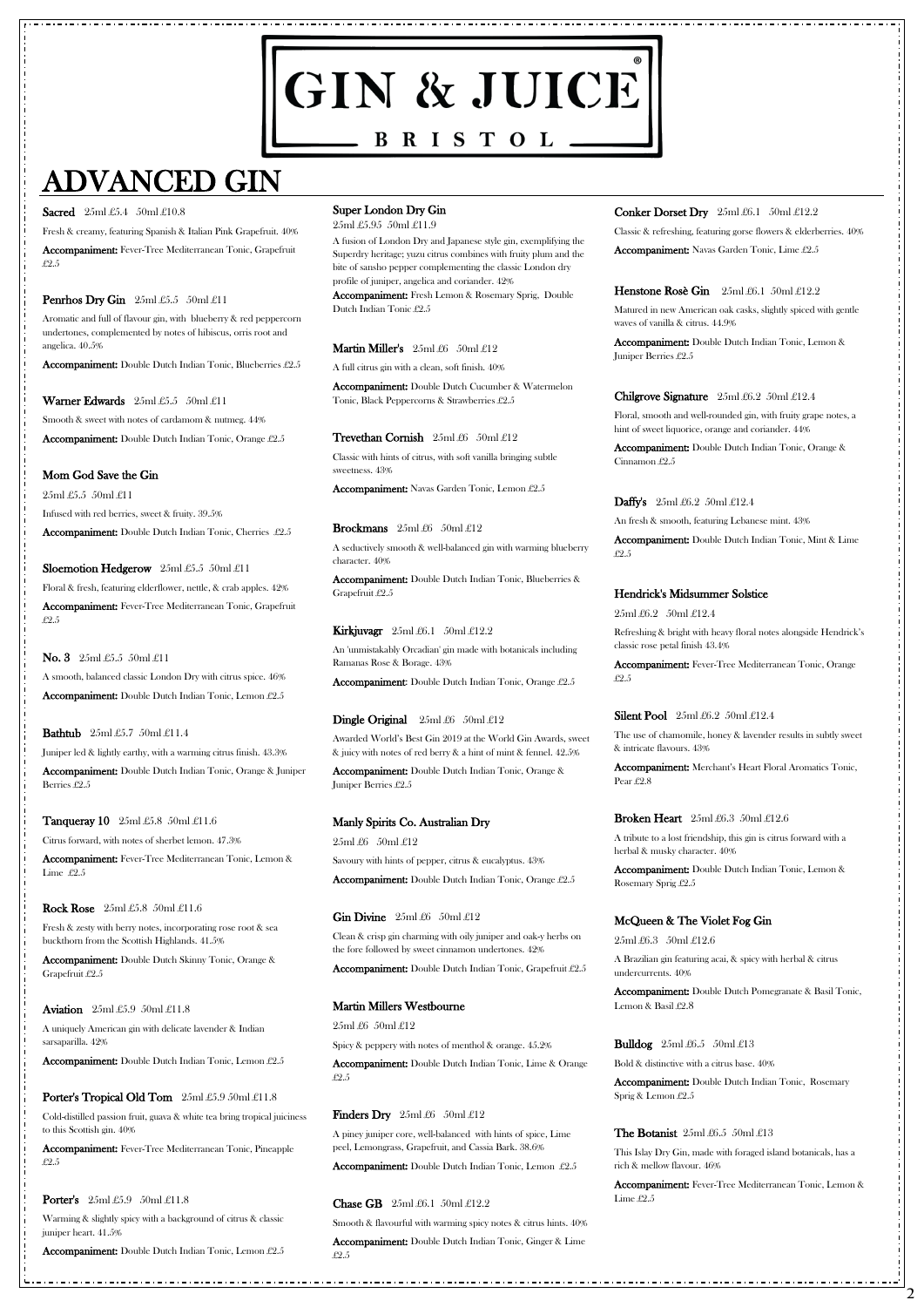# GIN & JUICE BRISTOL.

# **EXPERT GIN**

#### East London Liquor Co. Kew 25ml £6.4 50ml £12.8

**3**

Juniper and pine based gin, balanced with sweet orange peel and Douglas fir, complemented by lavender and angelica bringing sweet flavour and floral lightness. 46%

Accompaniment: Double Dutch Pomegranate & Basil, Lemon & Basil £2.5

#### Masons Dry Yorkshire 25ml £6.4 50ml £12.8

Smooth, pungent & floral with notes of sweet citrus, fennel and liquorice. 42%

Accompaniment: Double Dutch Indian Tonic, Orange & Juniper Berries £2.5

#### Silverback Mountain Strength 25ml £6.4 50ml £12.8

Zesty coriander & orange citrus notes with a touch of spice. 46%

Accompaniment: Double Dutch Indian Tonic, Juniper Berries & Orange £2.5

#### Sis4ers Signature Dry 25ml £6.4 50ml £12.8

Clean and smooth, with hints of almonds giving warmth to the palate, further developing alongside blueberry and a hint of mastiche and citrus. 40%

Accompaniment: Fever-Tree Mediterranean Tonic, Apple £2.5

#### **Anno Kent Dry** 25ml £6.5 50ml £13

Sweet elderflower, a touch of cassia and samphire, complemented well by a savoury, woody hint. 43%

Accompaniment: Double Dutch Indian Tonic, Lemon & Samphire £2.5

#### **Brighton**  $25ml \pounds 6.5 \pmod{\pounds 13}$

Strong piney juniper balances with soft citrus & coriander, brought by organic British wheat & milk thistle. 40%

Accompaniment: Double Dutch Indian Tonic, Orange £2.5

#### Scapegrace  $25ml \pounds 6.5 \pmod{\pounds 13}$

A classic gin from New Zealand with clove & citrus apparent. 42.2% Accompaniment: Double Dutch Lemon Tonic, Orange £2.5

# Whittaker's Pink Peculiar

25ml £6.5 50ml £13 Zesty & peppery with signature botanicals of pink peppercorns, hibiscus & cardamom. 42%

Accompaniment: Double Dutch Indian Tonic, Lemon & Black Peppercorns £2.5

# 5th Black Air 25ml £6.6 50ml £13.2

Classic & soft with light pepper notes. 40% Accompaniment: Double Dutch Indian Tonic, Lime & Pink Peppercorns £2.5

#### Four Pillars 25ml £6.6 50ml £13.2

An Australian gin with huge orange on the nose & an earthy, almost bitter note. 41.8%

Accompaniment: Fever-Tree Mediterranean Tonic, Orange £2.5

House of Elrick  $25ml \pounds 6.6 50ml \pounds 13.2$ 

Fresh, earthy & bold, with a core of heather, pink peppercorns, sweet fennel & rose petals. 42%

Accompaniment: Double Dutch Indian Tonic, Orange £2.5

Ungava  $25$ ml £6.7  $50$ ml £13.4

Botanicals including cloudberry, crowberry & wild rose hips bring sweet berry hints to this Canadian gin. 43.1%

Accompaniment: Double Dutch Indian Tonic, Lemon & Juniper Berries £2.5

**Piston Dry Gin**  $25ml \pounds 6.7$   $50ml \pounds 13.4$ 

Vibrant and well- rounded, with bittersweet citrus notes, followed by earthy touch of smoke and aromatic spice. 42%

Accompaniment: Double Dutch Indian Tonic, Lime & Juniper Berries £2.5

## Gin Del Professore Crocodile

25ml £6.7 50ml £13.4

Styled as a sweet Old Tom, this gin is full bodied with hints of vanilla & spice. 45%

Accompaniment: Double Dutch Pomegranate & Basil Tonic, Black Peppercorns & Lemon £2.5

#### One Gin  $25ml\text{ }£6.7\text{ }50ml\text{ }£13.4$

With sage as a signature botanical, layers of sweet & dry citrus are present with a long, savoury finish. 43%

Accompaniment: Double Dutch Indian Tonic, Apple & Sage £2.5

#### **Brooklyn** 25ml £6.8 50ml £13.6

A vibrant gin from New York, with fresh & flavourful booming notes of citrus. 40%

Accompaniment: Double Dutch Indian Tonic, Orange & Juniper Berries £2.5

# Gin del Professore Madame

25ml £6.7 50ml £13.4

Fragrant & Fruity with peppery juniper and cinnamon on the pellet, balanced by sweet orange and spearmint notes. 42.9%

Accompaniment: Fever-Tree Mediterranean Tonic, Orange & Cinnamon £2.5

#### Nelson's 25ml £6.8 50ml £13.6

Complex and Smooth with notes of white peach, juniper and cinnamon, followed by light and refreshing flavours of lemongrass, kaffir lime leaves, vanilla and cinnamon. 42%

Accompaniment: Double Dutch Indian Tonic, Lime & Lemon £2.5

#### **Slingsby London Dry**  $25ml \pounds 6.8$   $50ml \pounds 13.6$

An initial burst of refreshing grapefruit is followed by smooth herbaceous sweetness, led by sweet cicely and a light green tea perfumed with jasmine blossom. 42%

Accompaniment: Double Dutch Indian Tonic, Grapefruit & Blueberries £2.5

# Copper Rivet Dockyard

25ml £6.8 50ml £13.6 Dry & spicy with subtle hints of citrus. 41.2% Accompaniment: Double Dutch Indian Tonic, Grapefruit £2.5

# Tiptree English Gin

25ml £6.8 50ml £13.6 Clean and well balanced, combining strawberries and raspberries with a touch of red hibiscus flowers. 40%

Accompaniment: Double Dutch Indian Tonic & Orange £2.5

# Silverback Old Tom 25ml £6.8 50ml £13.6

A little sweeter than a London Dry, with notes of lemon, lime & sugared orange peel. 43%

Accompaniment: Double Dutch Indian Tonic, Lemon & Lime

#### Eenoo 25ml £6.9 50ml £13.8

£2.5

#### Star of Bombay 25ml £6.8 50ml £13.6

Bergamot & ambrette seeds offer an exotic twist on the signature Bombay style. 47.5%

Accompaniment: Double Dutch Indian Tonic, Orange & Juniper Berries£2.5

#### Teasmith 25ml £6.8 50ml £13.6

A light & crisp gin featuring hand-picked Ceylon tea. 43% Accompaniment: Double Dutch Indian Tonic, Mint & Grapefruit £2.5

#### King's Hill 25ml £6.9 50ml £13.8

Complex , with botanicals handpicked from the Pentland Hills including gorse, heather and elderflower. 41.3%

Accompaniment: Double Dutch Pomegranate & Basil, Lemon & Black Peppercorns £2.5

A sweet & fruity Scottish gin, distilled with brambleberries, raspberries & Royal Deeside honey. 43%

Accompaniment: Double Dutch Indian Tonic, Raspberries £2.5

#### Citadelle 25ml £6.9 50ml £13.8

Dry & peppery with fragrant spice. 44%

Accompaniment: Double Dutch Indian Tonic, Cinnamon & Orange £2.5

#### Nordes 25ml £6.9 50ml £13.8

A soft, sweet gin with flavours of red fruit, sherbet & peaches. 40%

Accompaniment: Fever-Tree Mediterranean Tonic, Mint & Lime £2.5

#### Gin Mare 25ml £6.9 50ml £13.8

A Spanish gin inspired by Mediterranean flavours, using arbequina olive, rosemary, thyme & basil. Savoury & complex. 42.7%

Accompaniment: Double Navas Garden Tonic, Lemon & Rosemary Sprig £2.5

#### Salcombe Start Point

25ml £7 50ml £14

Spicy cinnamon & citrus notes shine in this warming gin. 44% Accompaniment: Double Dutch Indian Tonic, Grapefruit £2.5

#### Sea Glass  $25ml \pounds 7$   $50ml \pounds 14$

Refreshing & subtly fruity with a hint of citrus. 43%

Accompaniment: Fever-Tree Mediterranean Tonic, Raspberries £2.5

#### York  $25ml\pounds7$  50ml  $\pounds14$

A classic London dry with spicy notes of black pepper & cardamom. 42.5%

Accompaniment: Double Dutch Indian Tonic, Lemon & Juniper Berries £2.5

#### Copper in the Clouds Flowerbomb

25ml £7 50ml £14

Vibrant & floral with a classic juniper background. 40%

Accompaniment: Double Dutch Indian Tonic, Rose Petals £2.5

#### Gin Del Professore Monsieur

25ml £7.1 50ml £14.2

A classic, smooth juniper & citrus led gin, with just a hint of lavender. 43.7%

Accompaniment: Double Dutch Indian Tonic, Lemon & Juniper Berries £2.5

## Kinrara Highland Dry

25ml £7.1 50ml £14.2

Juniper led dry gin with hints of rosehip and rowan. 41.5%

Accompaniment: Double Dutch Indian Tonic, Blueberries & Orange £2.5

#### British Polo Gin - London Dry 25ml £6.8 50ml £13.6

Light & exceptionally smooth gin, with elegant aromas of earthy juniper, fresh citrus peel and garden herbs. 42%

Accompaniment: Fresh Orange & Rosemary, Double Dutch Indian Tonic £2.5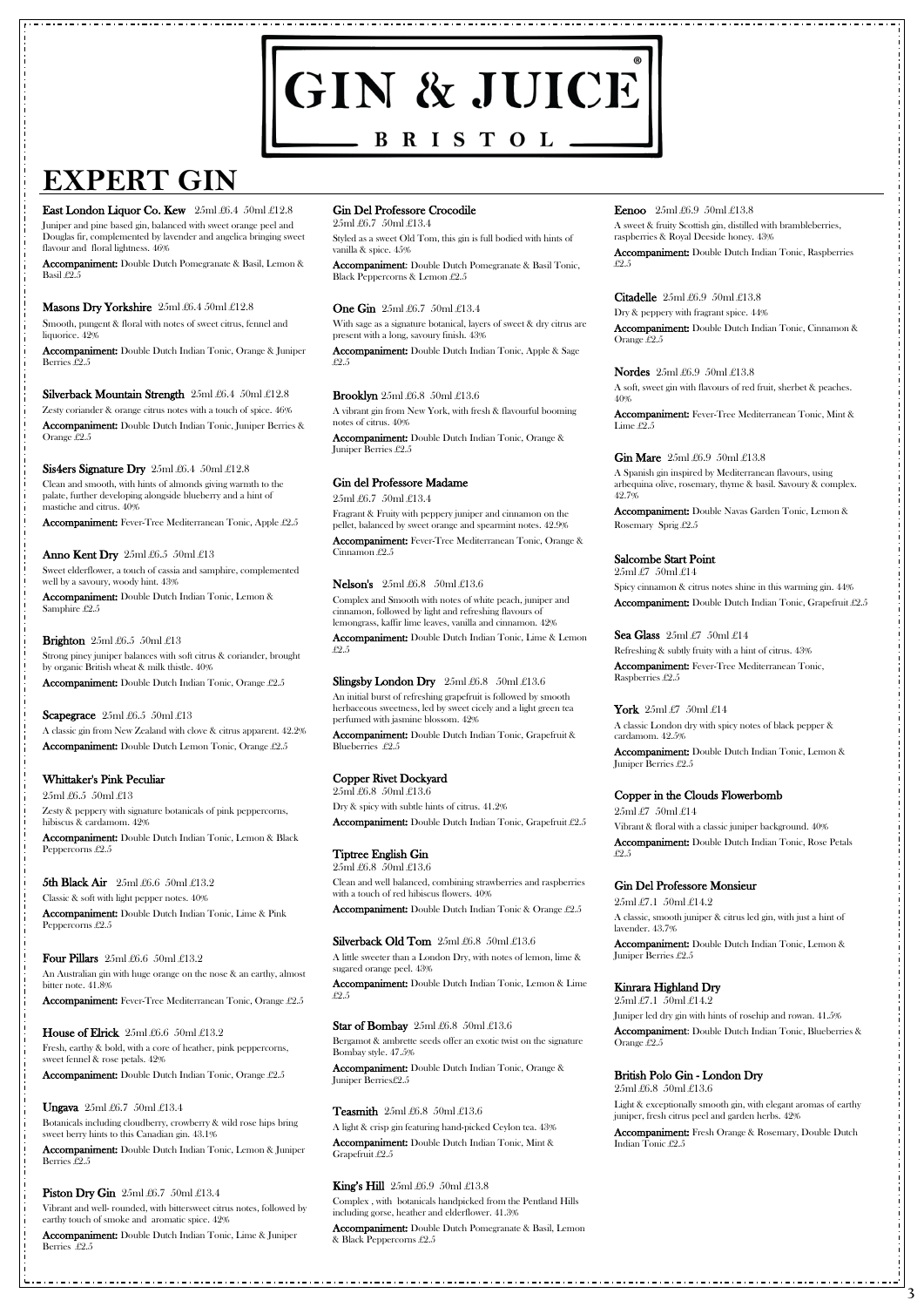# GIN & JUICE  $-$  BRISTOL $-$

# MASTER GIN

**4**

Christopher Wren 25ml £7.1 50ml £14.2

Juniper led with liquorice & sweet orange flavours. 45.3% Accompaniment: Double Dutch Indian Tonic, Orange & Juniper

Berries £2.5

# British Polo Gin - Botanical

25ml £6.8 50ml £13.6

Floral & bright, featuring notes of sweet juniper, elderflower, fresh citrus peel and vanilla pod. 42.7%

Accompaniment: Fresh Cucumber, Double Dutch Cucumber & Watermelon Tonic £2.5

### Achroous Gin 25ml £7.2 50ml £14.4

Accompaniment: Double Dutch Indian Tonic, Lemon & Juniper Berries  $-9.5$ 

#### Mór Irish  $25ml \pounds 7.2$  50ml  $\pounds 14.4$

Featuring Sichuan pepper, earthy & herbaceous. 41%

Accompaniment: Double Dutch Indian Tonic, Chillies & Black Peppercorns £2.5

### **Bobby's**  $25ml \pounds 7.2$   $50ml \pounds 14.4$

A fresh burst of citrus & herbs with a slight hum of pepper are accompanied by notes of lemongrass. 42%

Accompaniment: Double Dutch Indian Tonic, Orange £2.5

#### **Illicit Gin**  $25ml \pounds 7.2$   $50ml \pounds 14.4$

Notes of cinnamon & clove bring warming tones to the sharply citrus gin. 40%

Cambridge Dry Gin  $25ml \pounds 7.3$  50ml  $\pounds 14.6$ Dry gin featuring blackcurrant leaf, lemon verbena, rose petals, & basil. 42%

Blackberries, cranberries & raspberries bring a fresh berry core. 40% Accompaniment: Double Dutch Indian Tonic, Lemon & Raspberries £2.5

#### **Liverpool**  $25ml \pounds 7.2$   $50ml \pounds 14.4$

**Lind & Lime**  $25ml \pounds 7.4$   $50ml \pounds 14.8$ Bright lime complements spice from pink peppercorns & cardamom. 44%

Accompaniment: Double Dutch Indian Tonic, Lime & Pink Peppercorns £2.5

#### Dancing Dragontail Summer 25ml £7.4 50ml £14.8

A classic, well balanced, juniper led gin with vibrant citrus. 43% Accompaniment: Double Dutch Indian Tonic, Orange £2.5

# **Oro** 25ml £7.2 50ml £14.4

Earthy with warming spice, coriander seed & cinnamon bark. 43% Accompaniment: Double Dutch Indian Tonic, Orange & Black Peppercorns £2.5

# Wild Island Botanic 25ml £7.2 50ml £14.4

Citrus forward with minty freshness 43.7% Accompaniment: Double Dutch Indian Tonic, Mint & Lemon £2.5

# **Elephant**  $25ml \pounds 7.3 \pmod{214.6}$

Influenced by South Africa & distilled using botanicals such as baobab & African wormwood. 45%

Accompaniment: Double Dutch Indian Tonic, Apple £2.5

# **Gunpowder**  $25ml \pounds 7.3$   $50ml \pounds 14.6$

Oriental botanicals & Gunpowder tea give a bold, bright, & slightly spicy flavour profile. 43%

Accompaniment: Fever-Tree Mediterranean Tonic, Grapefruit £2.5

Accompaniment: Fever-Tree Indian Tonic, Mint & Lime £2.5

A refreshing & aromatic gin with hints of fresh citrus & cardamom. 48%

Accompaniment: Double Dutch Indian Tonic, Grapefruit £2.5

Sikkim Privee  $25ml \pounds 7.7 \quad 50ml \pounds 15.4$ Pine-fresh with a hint of sweet red tea. 40% Accompaniment: Double Dutch Indian Tonic, Orange £2.5

#### Adnams Rising Sun  $25ml \pounds 7.8$  50ml  $\pounds 15.6$

Accompaniment: Double Dutch Skinny Tonic, Lemon & Rose Petals £2.5

## 3 Pugs Dry Gin 25ml £ 7.5 50ml £15

Herbaceous and rich, with hints of fresh Orange, Basil and Orris Root. 42%

Accompaniment: Double Dutch Pomegranate & Basil Tonic, Orange & Basil £2.5

# Citadelle No Mistake Old Tom

25ml £7.5 50ml £15

Smooth hints of juniper, cinnamon & caramelised brown sugar. 46%

Accompaniment: Neat Over Ice, Orange

### Cubical Botanic Ultra  $25ml \pounds 7.6$   $50ml \pounds 15.2$

Citrus forward, with bold orange & lemon flavours followed by notes of rose and coriander. 45%

Accompaniment: Fever-Tree Mediterranean Tonic, Lime & Orange £2.5

# Hendrick's Orbium

25ml £7.6 50ml £15.2

Distinct & herbaceous with sweet floral & bright citrus, alongside just a touch of cucumber. 43.4%

> Accompaniment: Double Dutch Indian Tonic, Juniper Berries & Lemon  $£2.5$

#### Duck & Crutch 25ml £8.5 50ml £17

Accompaniment: Fever-Tree Mediterranean Tonic, Lemon & Juniper Berries £2.5

#### **Lunun Gin**  $25ml \pounds 7.6$   $50ml \pounds 15.2$

Notes of floral lime citrus and savoury undertone on the pallet, balanced and smooth with warming spice and subtle heat on the finish. 41%

Accompaniment: Double Dutch Indian Tonic, Juniper Berries & Orange. £2.5

# Wildjac  $25ml \pounds 7.6$  50ml  $\pounds 15.2$

Botanical and well-rounded, with hints of chamomile & angelica, balanced by Fresh Orange & lemon for a refreshing finish. 42%

Accompaniment: Fever-Tree Mediterranean Tonic, Juniper Berries & Lemon £2.5

# Death's Door 25ml £7.7 50ml £15.4

A surprisingly simple mix of only 3 botanicals: juniper berries, coriander and fennel. 47%

Accompaniment: Fever-Tree Mediterranean Tonic, Mint & Orange £2.5

# Garden Shed Gin 25ml £7.7 50ml £15.4

Floral and refreshing gin, with hints of Gentian root, Blackberries, Dandelion and Lavender. 45%

Accompaniment: Double Dutch Indian Tonic, Blackberries & Rosemary Sprig £2.5

#### Little Brown Dog  $25ml \pounds 7.7 50ml \pounds 15.4$

Floral and Clean, with hints of petrichor forest pine, lemon citrus, combined with warming spices and earthy sweetness. 43%

Accompaniment: Double Dutch Indian Tonic, Lemon & Grapefruit £2.5

#### Hernö 25ml £7.8 50ml £15.6

Fresh and aromatic, with hints of sweet orange peel, hibiscus flower and spicy touch of ginger. 42%

Accompaniment: Double Dutch Skinny Tonic, Orange & Grapefruit. £2.5

#### Bath Gin  $25ml \pounds 7.8$  50ml  $\pounds 15.6$

Light, aromatic and perfectly balanced gin, including botanicals like: cassia bark, burnt orange peel, cubeb berry, liquorice, cardamom, angelica root, wormwood & makrut lime leaf, 40%

A London dry style gin, round & smooth, with fresh citrus notes & a floral complexity. 40.5%

Accompaniment: Double Dutch Indian Tonic, Lemon & Rosemary Sprig £2.5

## **Isle of Wight Mermaid**  $25ml \pounds 7.8$   $50ml \pounds 15.6$

Earthy, smooth and complex, with organic lemon zest and a hint of sea air from fragrant rock samphire. 42%

Accompaniment: Double Dutch Indian Tonic, Lemon & Black Peppercorns £2.5

### Theodore Pictish 25ml £8 50ml £16

Floral notes from damask rose & oolong tea compliment spicy ginger & hints of vanilla. 43%

Accompaniment: Double Dutch Ginger Ale, Lime & Ginger £2.5

#### Stratford 25ml £8.2 50ml £16.4

Inspired by Tudor garden botanicals, this is a herbaceous gin with bursts of floral & citrus. 45%

Accompaniment: Double Dutch Indian Tonic, Lemon & Rosemary Sprig £2.5

#### Copperhead 25ml £8.2 50ml £16.4

Allegedly named after Mr Copperhead, an alchemist searching for the elixir of life, who came up with this gin along the way! Sweet & citrusy with a slight cardamom influence. 40%

Accompaniment: Double Dutch Indian Tonic, Orange £2.5

Trevethan Honey Oak 25ml £8.3 50ml £16.6

Sweet honey notes compliment light oak & floral hints. 43% Accompaniment: Fever-Tree Mediterranean Tonic, Orange £2.5

# Boatyard Old Tom Gin 25ml £8.5 50ml £17

Smooth, traditional style crafted gin, with hints of vanilla, peppermint & pepper. 46%

Notes of Darjeeling tea & vanilla, with a subtle herbaceous background. 45%

Accompaniment: Double Dutch Indian Tonic, Juniper Berries & Thyme £2.5

#### **Monkey 47** 25ml £8.5 50ml £17

A curious gin from the Black Forest in Germany. Juniper forward with a crisp citrus note & a hint of peppery spices. 47%

Accompaniment: Fever-Tree Mediterranean Tonic, Lime & Rosemary Sprig £2.5

#### Norfolk  $25ml\pounds8.5$   $50ml\pounds17$

Rich and refreshing , juniper-led gin with notes of cardamon and coriander, balanced with a touch of spice, a hint of sweetness and aromatic citrus. 40%

Accompaniment: Double Dutch Indian Tonic, Lemon & Juniper Berries. £2.5

#### Spirit of Hven  $25ml\text{ }\pounds8.5\text{ }50ml\text{ }\pounds17$

A handcrafted organic wheat gin, pot distilled & oak matured to produce notes of spices, citrus & coriander. 40%

Accompaniment: Double Dutch Indian Tonic, Lemon & Juniper Berries £2.5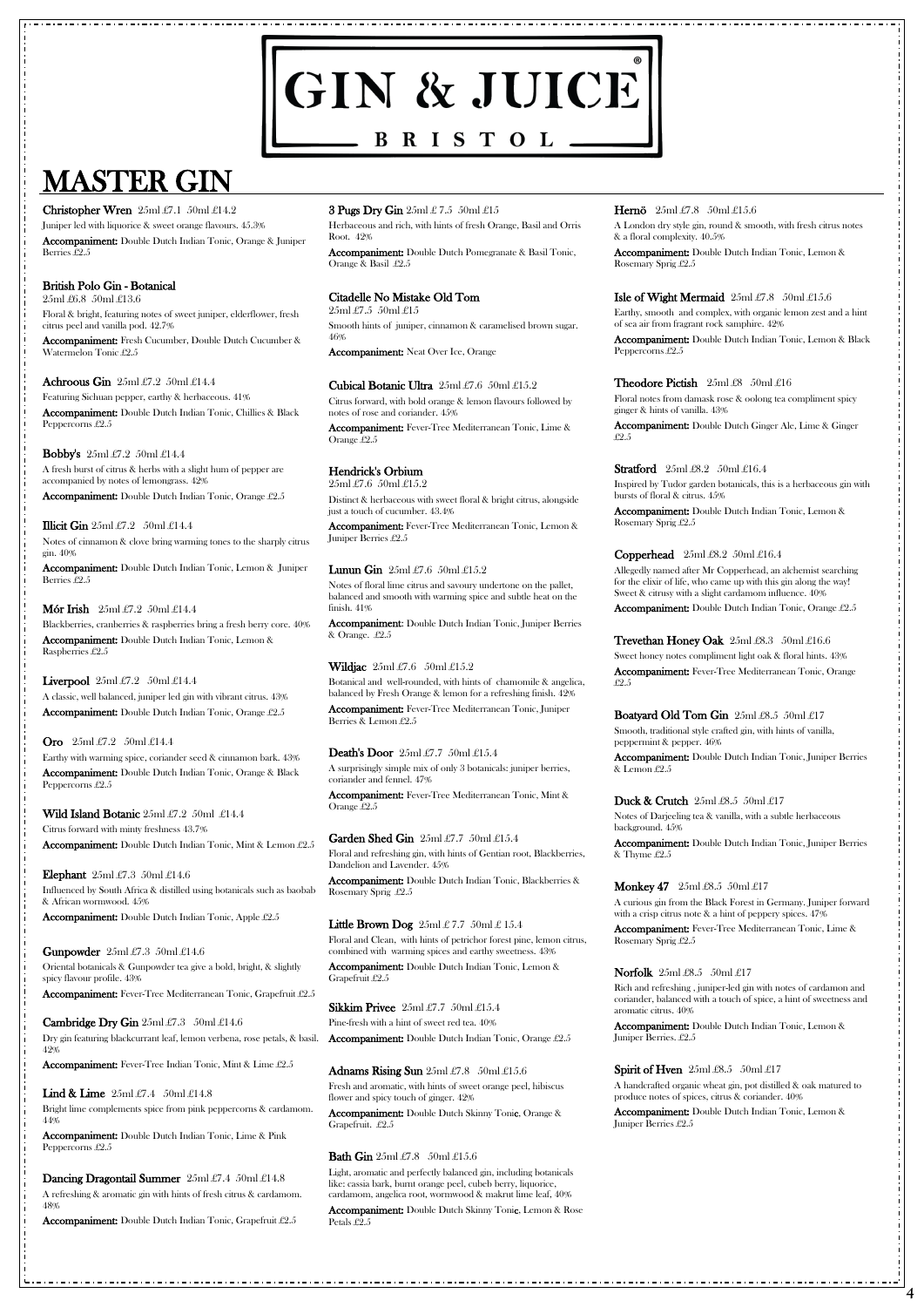# GIN & JUICE  $-$  BRISTOL $-$

# EXCEPTIONAL GIN

**5**

#### Prutt Kaffee

25ml £8.6 50ml £17.2

An intriguing German gin featuring a coffee core with earthy, smoky notes & hints of sweet lemon & mint. 45%

Accompaniment: Double Dutch Indian Tonic, Juniper Berries & Lemon £2.5

Accompaniment: Double Dutch Indian Tonic, Lemon £2.5

# Loch Ness Gin

25ml £8.6 50ml £17.2

Botanicals grown near the shores of Loch Ness bring strong juniper & herbaceous flavours. 43.3%

# Blind Tiger Imperial

25ml £8.6 50ml £17.2

A highly aromatic gin, distilled with three black teas from Assam, Cashmere & Yunnan. 45%

Accompaniment: Double Dutch Indian Tonic, Lemon & Juniper Berries £2.5

# Ginraw Gastronomic

25ml £8.7 50ml £17.4

Savoury & herbaceous with a bright citrus finish. 42.3%

Accompaniment: Double Dutch Indian Tonic, Lime & Juniper Berries £2.5

# Skin Gin

25ml £8.7 50ml £17.4

Everything about this gin is well and truly meant to get under your 'skin.' Booming minty tones & coriander give way to fresh citrus 42%

Accompaniment: Fever-Tree Mediterranean Tonic, Orange & Rosemary Sprig £2.5

# Forest

25ml £8.8 50ml £17.6

Floral & earthy, featuring foraged wild bilberries, raspberries & blackberries, alongside moss & ferns from the Peak District. 42%

Accompaniment: Double Dutch Indian Tonic, Grapefruit & Rosemary Sprig £2.5

# Blind Tiger Piper

#### 25ml £8.9 50ml £17.8

A beautifully strong and spiced gin, earthy ginger & cracked black pepper rise to the fore with zesty orange & lemon following. 47%

Accompaniment: Double Dutch Indian Tonic, Orange & Juniper Berries £2.5

#### Fishers

25ml £8.9 50ml £17.8

This gin captures some of the forgotten flavours of the English coastline, using spignel, wood aven & bog myrtle. 44%

Accompaniment: Double Dutch Indian Tonic, Grapefruit £2.5

### Declaration Dry Gin

25ml £9 50ml £18

Complex but refreshing Gin with notes of Spicy ginger, piney juniper and slightly sweet liquorice, with a dry, tannic tea finish. 41.4%

Accompaniment: Double Dutch Indian Tonic, Orange & Juniper Berries £2.5

# Distillerie De Paris Bel Air

25ml £9.2 50ml £18.4

Botanicals from Réunion Island bring tropical notes of pineapple & mango, complementing peppery spice. 43%

Accompaniment: Fever-Tree Mediterranean Tonic, Pineapple £2.5

#### Havn Antwerp

25ml £9.2 50ml £18.4

This gin is full of the comforting flavours of rhubarb, vanilla & cinnamon. 40%

Accompaniment: Fever-Tree Mediterranean Tonic, Raspberries & Star Anise £2.5

#### Whitley Neil Connoisseur's Cut

25ml £9.2 50ml £18.4

A classic & warming London Dry Gin, peppery with plenty of refreshing citrus. 47%

Accompaniment: Fever-Tree Mediterranean Tonic, Grapefruit £2.5

#### The Gin Kitchen Gutsy Monkey Winter

25ml £9.2 50ml £18.4

Warming & peppery with a kick of ginger. 48%

Accompaniment: Double Dutch Indian Tonic, Orange & Rosemary Sprig £2.5

#### Copperhead - The Gibson Edition

25ml £9.2 50ml £18.4

Savoury with a herbaceous bitterness & earthy undertones. 40%

Accompaniment: Double Dutch Indian Tonic, Cinnamon & Orange £2.5

# Copperhead Black

25ml £9.4 50ml £18.8

Elderberry and Ceylon tea bring floral & herbal flavours alongside deep notes of spice. 42%

Accompaniment: Fever-Tree Elderflower Tonic, Blackberries £2.5

#### Harahorn Norwegian

25ml £9.4 50ml £18.8

Blueberries & rhubarb bring fresh, tart, fruity flavours. 46%

Accompaniment: Fever-Tree Mediterranean Tonic, Juniper Berries & Blueberries £2.5

# Truffle Gin

25ml £11 50ml £22

Based on white truffles from Alba, Truffle Gin is distilled in tiny quantities, just one litre at a time. Decadent with earthy notes & hints of black pepper. 42%

Accompaniment: Double Dutch Skinny Tonic, Rosemary Sprig £2.5

# Nginious Swiss

25ml £12 50ml £24

This gin uses herbs native to Switzerland & includes clover blossom, blackcurrant leaves & bee balm. 45%

Accompaniment: Double Dutch Indian Tonic, Grapefruit & Juniper Berries £2.5

# Nginious Smoked & Salted

25ml £12 50ml £24

Cold- smoked chestnuts, smoked for 40 hours, & rare smoked stone salt give this gin oaky & piney notes with hints of salted caramel. 42%

Accompaniment: Double Dutch Indian Tonic, Orange & Thyme £2.5

#### Procera

25ml £14.2 50ml £28.4

An African gin distilled in Nairobi, rich and nutty with hints of citrus & a peppery finish. 44%

Accompaniment: Double Dutch Skinny Tonic, Pink Peppercorns £2.5

# Spring Gin Gentleman's Cut

25ml £18 50ml £36

This edition of Spring Gin is said to be "not for the faint of heart", with punchy juniper, spicy black pepper & cardamom taking the lead. 48.8%

Accompaniment: Double Dutch Indian Tonic, Rhubarb £2.5

# Anty Gin

25ml £36 50ml £72

A combined effort of The Cambridge Distillery and the Nordic Food Lab, each bottle of this gin is made with the essence of approximately 62 wood ants, alongside juniper, wood avens, nettle and Alexanders seeds. 42%

Accompaniment: Double Dutch Indian Tonic, Rosemary Sprig, Lemon & Ginger £2.5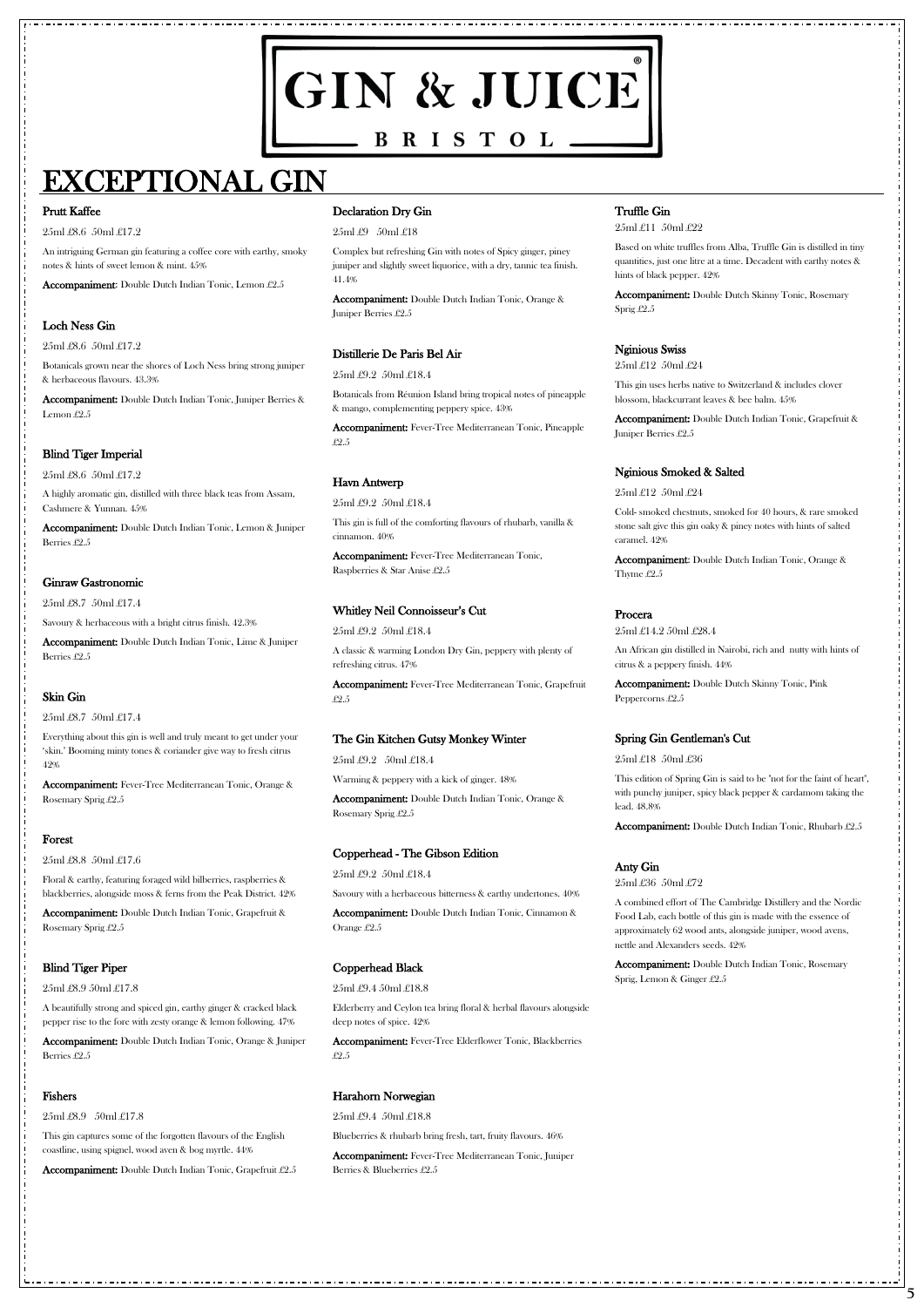# GIN & JUICE  $-$  BRISTOL.

# HIGH STRENGTH GIN

#### HMS Victory

25ml £6.8 50ml £13.6

Made in association with The National Museum of the Royal Navy. Rich & warming with hints of pepper from grains of paradise. 57%

Accompaniment: Double Dutch Skinny Tonic, Orange £2.5

#### Marylebone

25ml £7.3 50ml £14.6

Inspired by the gardens at Marylebone, chamomile & lime flower feature, with grapefruit delivering a lovely, fresh zing. 50.2%

Accompaniment: Double Dutch Indian Tonic, Grapefruit £2.5

# Sipsmith VJOP

25ml £7.4 50ml £14.8

'Very Junipery Over Proof Gin'. Big juniper upfront with rich spice & notes of dark chocolate. 57.7%

Accompaniment: Double Dutch Indian Tonic, Juniper Berries & Lemon £2.5

## Arkh-Angel

#### 25ml £7.5 50ml £15

Archangelica, a variety of Norwegian angelicahelp to define this floral gin with notes of white pepper & menthol. 57%

Accompaniment: Double Dutch Indian Tonic, Orange £2.5

#### Elephant - Elephant Strength

25ml £8.3 50ml £16.6

With double the quantity of botanicals as regular Elephant, sweet orange & mountain pine rise up alongside citrus and peppercorn notes. 57%

Accompaniment: Double Dutch Indian Tonic, Ginger & Orange £2.5

# Pickering's Navy Strength

25ml £8.3 50ml £16.6

Fragrant, Slightly vegetal and incredibly vibrant, with mandarin and rich, earthy orris. The high ABV brings exotic spiciness after a few sips. 57.1%

Accompaniment: Double Dutch Indian Tonic, Lime & Juniper Berries £2.5

### Duck & Crutch Overproof

25ml £10 50ml £20

Juniper forward, with warming aromatic spices and a nutty note, building into grassy Darjeeling tea and vanilla finish. 57%

Accompaniment: Double Dutch Indian Tonic, Lemon & Juniper Berries £2.5

### Still River Uncut

25ml £13.9

At 77%, this gin is surprisingly smooth, with spicy juniper & cassia sweetness shining through. 77%

Accompaniment: Double Dutch Indian Tonic, Grapefruit £2.5

# SLOE GIN

**6**

# CASK AGED GIN

#### Durham Cask Aged 25ml £6.2 50ml £12.4

Fresh floral notes of juniper and vanilla followed by cardamom, lemon curd and earthy roots. 46%

Accompaniment: Double Dutch Indian Tonic & Orange £2.5

# Citadelle Réserve 25ml £6.3 50ml £12.6

Complex & slightly floral with spice, cedar & herbaceous notes. 44% Accompaniment: Neat, Lemon Slice

# No. 209 Barrel Reserve - Cabernet Sauvignon

25ml £8.1 50ml £16.2

Heavy berry notes appear in this expression, rested in Cabernet Sauvignon casks for 6 - 7 months. 46%

Accompaniment: Double Dutch Skinny Tonic, Orange £2.5

#### No. 209 Barrel Reserve - Sauvignon Blanc

25ml £8.6 50ml £17.2

Fruity & slightly sweet with a nutty background. 46%

Accompaniment: Double Dutch Skinny Tonic & Lemon £2.5

#### **Piston Oak Aged**  $25ml \pounds 8.9$   $50ml \pounds 17.8$

Earthy and smooth oak spice with subtle notes of smoke, peppery juniper and sweet honey. 42%

Accompaniment: Double Dutch Indian Tonic, Orange & Cinnamon £2.5

#### Conker Spirit Port Barrel 25ml £10 50ml £20

Warming Oak and fruit spiciness followed by Curacao orange & angelica. 43%

Accompaniment: Neat Over Ice, Blackberries

#### Skin Gin Cask Aged

25ml £13.8 50ml £27.6

Matured in casks previously containing white & sweet wine, this curious twist on Skin Gin has notes of honey & pine, with a kick of pepper & soft vanilla undertones. 51%

Accompaniment: Double Dutch Indian Tonic, Orange & Mint £2.5

#### Salcombe Gin Phantom - Voyager Series

25ml £14.6 50ml £29.2 Floral and Citrusy, with notes of violet, peach and piney juniper. 46%

Accompaniment: Neat Over Ice, Grapefruit



#### Sloemotion Sloe

25ml £4.4 50ml £8.8

Crisp and aromatic, with tart cherry notes, balanced by subtle sweetness and roasted almond finish. 26%

Accompaniment: Fever-Tree Mediterranean Tonic & Orange £2.5

# Plymouth Sloe

25ml £4.8 50ml £9.6

A great, crisp & fruity sloe gin. 26%

Accompaniment: Double Dutch Indian Tonic, Lemon £2.5

Bathtub Gin - Sloe

25ml £6.4 50ml £12.8

Juniper led & lightly earthy, with notes if Almond, berries and warming citrus finish. 33.8%

Accompaniment: Double Dutch Indian Tonic & Strawberries £2.5

#### Chase Aged Sloe & Mulberry

25ml £6.5 50ml £13

Aged in Rhode Valley red wine casks, warming with a rich berry sweetness & fresh tartness. 29%

Accompaniment: Double Dutch Lemon Tonic, Blackberries £2.5

# Rock Rose Sloe

25ml £6.8 50ml £13.6

Earthy coriander and spicy juniper blend with plenty of juicy berry notes. 29%

Accompaniment: Double Dutch Lemon Tonic, Blackberries £2.5

# Warner Edwards Harrington Sloe

25ml £6.9 50ml £13.8

Infused with handpicked sloes, jammy & sweet. 30%

Accompaniment: Double Dutch Lemon Tonic, Blackberries & Lemon £2.5

## British Polo Gin - Sloe

25ml £6.8 50ml £13.6

Sweet berry aromas on the fore, complemented with notes of star anise, cinnamon & clove. 25%

Accompaniment: Fresh Orange, Cinnamon, Double Dutch Lemon Tonic £2.5

# The Wrecking Coast Honey Sloe

25ml £7.9 50ml £15.8

Sweet & jammy with warming caramel. 34.5%

Accompaniment: Double Dutch Lemon Tonic, Blackberries £2.5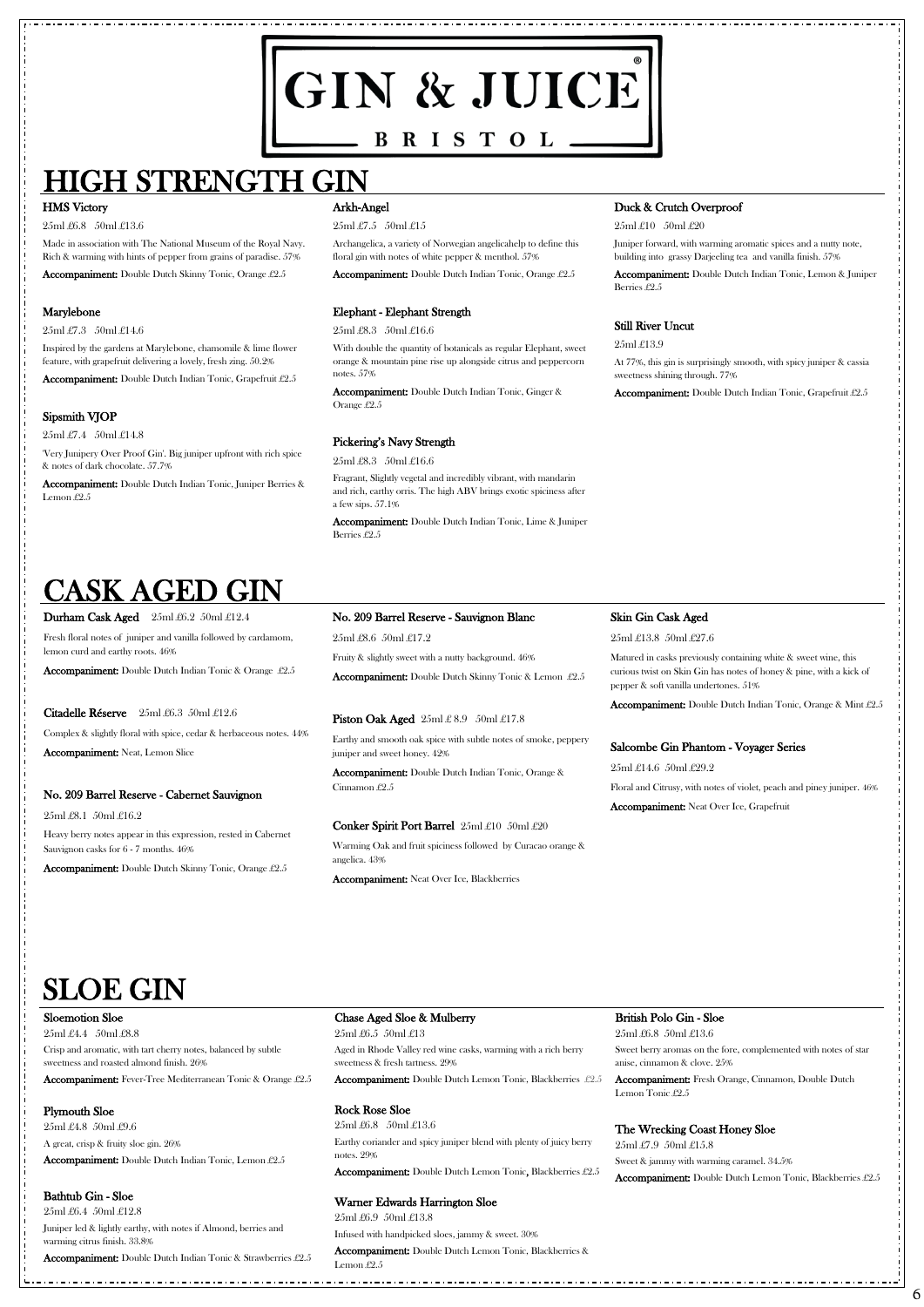# 'JAPANESE' GIN

**7**

# GIN & JUICE  $-$  BRISTOL $-$

# LOCAL GIN

#### 6 O'clock London Dry

25ml £5.5 50ml £11

A classic London Dry gin, vibrant & smooth with fresh citrus peel, pine & elderflower aromas. 43%

Accompaniment: Double Dutch Indian Tonic, Lemon £2.5

#### 6 O'clock Damson

25ml £5.3 50ml £10.6

Made with handpicked British damsons, with an intense fruity dryness & a sweet rich sharpness. 40%

Accompaniment: Double Dutch Indian Tonic, Orange £2.5

# 6 O'Clock Mango & Lime

25ml £6.2 50ml £12.4

Fruity and aromatic, combining aromas of traditional Indian herbs with sweet fruits & spice. 40%

Accompaniment: Double Dutch Indian Tonic, Lime & Ginger £2.5

# Psychopomp Old Tom

25ml £7.4 50ml £14.8

Creamy nuttiness followed by sweet liquorice and a delicate floral finish. 40%

Accompaniment: Double Dutch Ginger Ale, Lemon & Ginger £2.5

#### Psychopomp Woden

25ml £6.3 50ml £12.6

Crisp & aromatic, with strong grapefruit palate followed by light pine and warm spice notes. 40%

Accompaniment: Double Dutch Indian Tonic, Grapefruit £2.5

#### Scout & Sage London Dry

25ml £6.8 50ml £13.6

Fresh citrus notes balanced with spicy aromas of cardamom, pink peppercorns and juniper. 40%

Accompaniment: Double Dutch Indian Tonic, Orange & Rosemary Sprig £2.5

# Scout & Sage Raspberry & Hibiscus

25ml £6 50ml £12

Sweet hibiscus and red berry notes are complemented by spicy juniper & citrus peel. 40%

Accompaniment: Fever-Tree Mediterranean Tonic, Raspberries £2.5

# Shipshape & Bristol Fashion

25ml £6.3 50ml £12.6 Sweet and aromatic, with hints of honey, fennel and fresh citrus peel. 41%

Accompaniment: Fever-Tree Mediterranean Tonic, Grapefruit £2.5

# 6 O'clock Brunel Edition

25ml £8.6 50ml £17.2

Exotic & rich, with notes of sweet citrus, mango, cumin and earthy pine. 50%

Accompaniment: Double Dutch Skinny Tonic, Orange £2.5

#### Smeatons

25ml £9.1 50ml £18.2

Earthy & smooth, featuring distinctive aromas of calamus, orris & fennel seed. 45%

Accompaniment: Double Dutch Indian Tonic, Orange & Cinnamon £2.5

#### Kokoro

25ml £5.3 50ml £10.6

The Sansho berry gives a citrusy zing balanced by a warm & peppery finish. 42%

Accompaniment: Merchant's Heart Pink Peppercorn Tonic, Grapefruit & Lemon £2.8

# Roku

#### 25ml £5.5 50ml £11

A complex Japanese gin which uses spicy shansho & refreshing yuzu citrus. 43%

Accompaniment: Merchant's Heart Pink Peppercorn Tonic, Lemon & Ginger £2.8

#### Jinzu

25ml £6.6 50ml £13.2

Ingredients originating in Japan, such as yuzu & sake, bring a fresh citrus taste. 41.4%

Accompaniment: Merchant's Heart Hibiscus Tonic, Apple £2.8

#### Ki No Bi

25ml £7.4 50ml £14.8

Distilled at the Kyoto distillery, featuring a rice spirit base, yellow yuzu, hinoki wood & green sanshō berries. Floral & aromatic with earthy notes & a ginger kick. 45.7%

Accompaniment: Merchant's Heart Pink Peppercorn Tonic, Grapefruit £2.8

# Yu Gin

25ml £8 50ml £16

Piney, peppery juniper, with notes of citrus, crisp yuzu and smooth warming spiciness. 43%

Accompaniment: Merchant Heart Pink Peppercorn, Lemon & Pink Peppercorns £2.5

# Ki No Tea

#### 25ml £8.2 50ml £16.4

A refreshing, sweet, grassy expression from The Kyoto Distillery, featuring a blend of teas including Tencha & Gyokuro. 45.1%

Accompaniment: Merchant's Heart Floral Aromatics Tonic, Lemon £2.8

#### Nikka Coffey

25ml £8.7 50ml £17.4

Produced using a base of barley & corn, heavy lemon flavours are balanced by pepper & pine, with a touch of fruit sweetness. 47%

Accompaniment: Merchant's Heart Pink Peppercorn Tonic, Lemon & Pink Peppercorns £2.8

#### Japanese

25ml £8.9 50ml £17.8

Botanicals including shiso, sansho & yuzu are individually distilled before being blended to create a supremely elegant gin. 42%

Accompaniment: Merchant heart Hibiscus Tonic, Lemon & Blueberries £2.5

Masahiro Okinawa Gin Recipe 01

25ml £9.7 50ml £19.4

An interesting Japanese gin featuring melon, hibiscus & guava leaves. 47%

Accompaniment: Merchant's Heart Hibiscus Tonic, Lime & Lemon £2.5

# Wa Gin

25ml £11 50ml £22

Based on spirits distilled from sake stored for 10 years, earthy & warming with lemon & orange citrus notes. 45%

Accompaniment: Merchant's Heart Floral Aromatics Tonic, Apple £2.8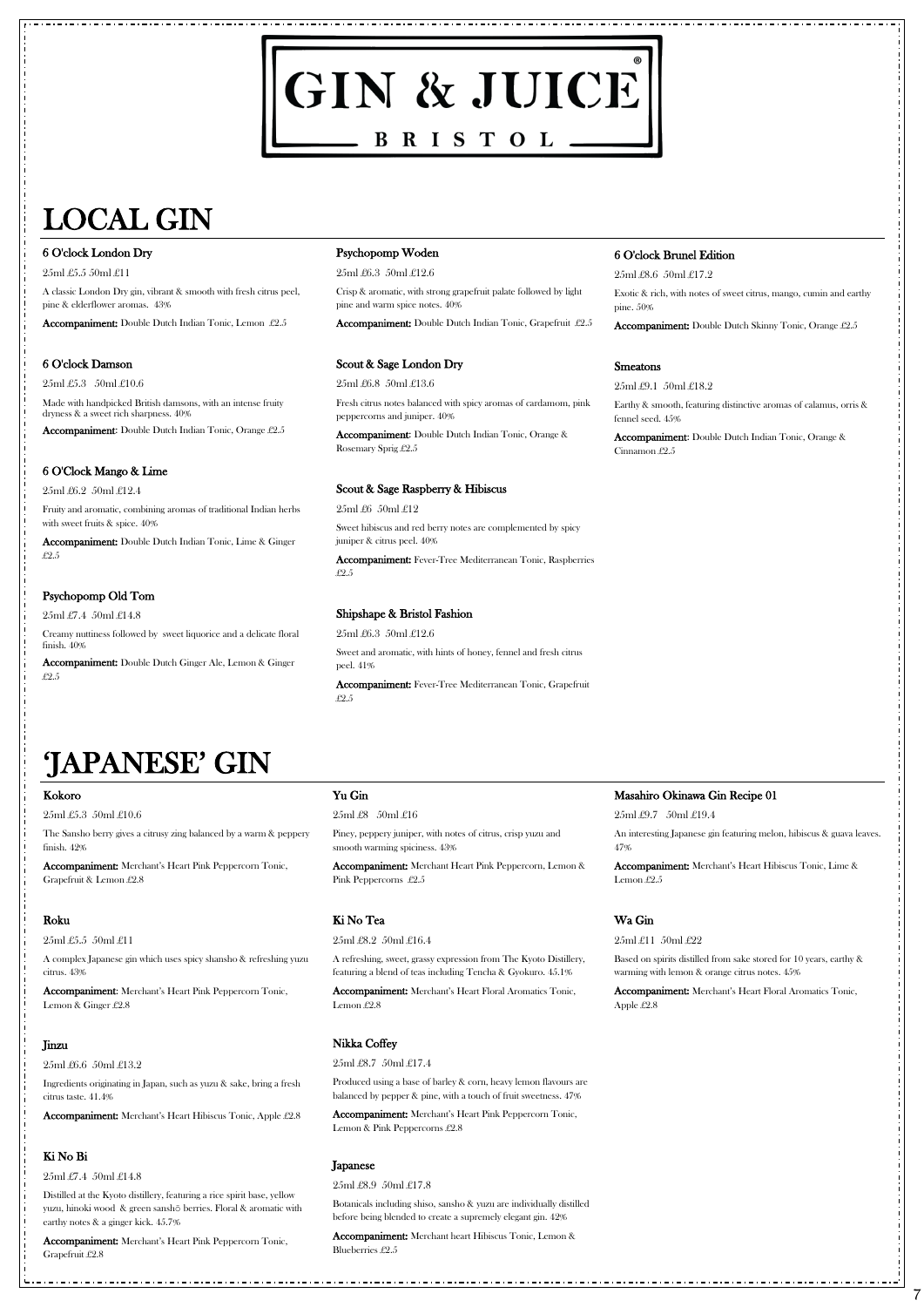# GIN & JUICE  $-$  BRISTOL $-$

# FLAVOURED GIN

**8**

### Edinburgh Gin Bramble & Honey

25ml £4 50ml £8

Rich, smooth & sweet with notes of berries, vanilla and carraway. 40%

Finders Fruits Of The Forest 25ml £4.4 50ml £8.8 Floral with candied sweetness with the unmistakable flavour of blackcurrant. 38.6%

Accompaniment: Double Dutch Indian Tonic & Lime £2.5

Accompaniment: Double Dutch Indian Tonic, Lemon £2.5

# Whitley Neill Aloe & Cucumber 25ml £4.6 50ml £9.2

Warner Edwards Elderflower 25ml £5.5 50ml £11 Fresh handpicked elderflowers help produce a smooth, sweet & fragrant gin. 40%

Grassy and herbaceous. A clean, crisp mouth-feel with enough juniper bite to balance the intense vegetal notes. 43%

Accompaniment: Double Dutch cucumber & Watermelon, Mint & Cucumber £2.5

Accompaniment: Double Dutch Cucumber & Watermelon, Lime & Cucumber £2,5

# Masons Orange & Lime Leaf  $25ml \pounds 5.5 \quad 50ml \pounds 11$

Sacred Cardamom 25ml £5.7 50ml £11.4 An exuberant expression of that most aromatic of spices, cardamom. 43.8% Accompaniment: Double Dutch Indian Tonic, Grapefruit £2.5

# Masons Peppered Pear 25ml £5.7 50ml £11.4 A balance of subtly sweet pear & the gentle heat of pepper. 42%

Refreshing and Rich, with peppery, subtly oily complimented by exotic kaffir lime leaf Orange & Lime. 42% Accompaniment: Double Dutch Ginger Beer, Lime & Orange £2.5

# Mcqueen Cherry & Vanilla

25ml £5.6 50ml £11.2 Smooth & Fragrant with vanilla, sour cherry a touch of pine and warming spice notes. 37.5%

Accompaniment: Fever-Tree Ginger Beer, Chillies & Grapefruit £2.5

#### Chase Apple Elegant 25ml £5.7 50ml £11.4

Sacred Coriander 25ml £6 50ml £12 A dry, zesty, spicy gin with dominant notes of Indian coriander seed. 43.8%

Made using rare varieties of apples, as well as hops, elderflower, juniper & angelica. 48% Accompaniment: Fever-Tree Elderflower Tonic, Apple £2.5

Accompaniment: Double Dutch Cucumber & Watermelon £2.5

# Superdry Tropical Blood Orange

25ml £5.95 50ml £11.9

Lubuski Blue Gin  $25ml \pounds 6.2 50ml \pounds 12.4$ Fresh & rich with ripe blueberry and citrus undertones. 37.5% Accompaniment: Double Dutch Indian Tonic & Lemon £2.5

#### Masons Lavender 25ml £6.4 50ml £12.8

The classic London Dry Gin, infused with blood orange and a hint of exotic saffron. A delicious combination that delivers fruity citrus on the palate balanced with the clean botanical profile of Japanese yuzu, citrus and warming pepper. 42%

Accompaniment: Double Dutch Indian Tonic, Orange & Lime £2.5

Trevethan Grapefruit and Lychee 25ml £5.9 50ml £11.8 Citrus forward with soft vanilla & floral following. 40% Accompaniment: Fever-Tree Elderflower Tonic, Grapefruit £2.5

Two Birds Lemongrass 25ml £5.9 50ml £11.8 Crisp and refreshing, balancing citrusy flavours with hints of juniper alongside fragrant and slightly sweet Asian lemongrass. 40% Accompaniment: Double Dutch Ginger Beer, Lime & Ginger £2.5

Liverpool Rose Petal  $25ml \pounds 6.5 \quad 50ml \pounds 13$ With rose petals as a botanical, this gin is delicate & fragrant. 42% Accompaniment: Double Dutch Indian Tonic, Rose Petals £2.5

#### **Kinrara Hibiscus**  $25ml \pounds 6.7 \pmod{213.4}$

Accompaniment: Double Dutch Indian Tonic, Lemon & Thyme £2.5

Marylebone Orange & Geranium 25ml £6 50ml £12 Floral & fruity with intense orange sweetness. 46.2% Accompaniment: Double Dutch Skinny Tonic, Orange £2.5

### Two Birds Pink Grapefruit & Pomegranate

25ml £ 6.1 50ml £12.2

Zesty, Refreshing and Sweet, with pomegranate, grapefruit wellbalanced with juniper. 37.5%

Accompaniment: Double Dutch Pomegranate & Basil, Grapefruit £2.5

# Penrhos Apple & Elderflower Gin

25ml £6.1 50ml £12.2 Aromatic elderflower followed by orchard fruit sweetness, tart apple skin, and a peppery finish. 40%

Accompaniment: Double Dutch Skinny Tonic & Apple £2.5

# Whitley Neill Lemongrass & Ginger

25ml £6.2 50ml £12.4 Fragrant and well-rounded with sweet and sour citrus flavours and notes of warming ginger. 43% Accompaniment: Double Dutch Ginger Beer, Lemon & Ginger.

£2.5

Buss No 509 Persian Peach 25ml £8.3 50ml £16.6 Delicate vanilla & peach with herbal hints. 40%

Light, sweet & floral with intense & fragrant notes of lavender. 42% Accompaniment: Merchant's Heart Floral Aromatics Tonic, Apple & Rhubarb £2.8

# Warner Edwards Honeybee

25ml £6.4 50ml £12.8 Infused with honey, this gin is floral & zesty. 43% Accompaniment: Fever-Tree Mediterranean Tonic, Lemon & Sage £2.5

English Drinks Cucumber 25ml £6.4 50ml £12.8 Summery & bright, with a delicate juniper base & subtle cucumber. 40%

Accompaniment: Navas Garden Tonic, Cucumber & Mint £2.5

#### Artful Pour Cucumber & Mint

25ml £6.4 50ml £12.8 Fresh and Crisp taste achieved by the blend of cucumber, orange peel, fresh spearmint leaves and a touch of eucalyptus earthiness. 42%

Accompaniment: Double Dutch cucumber & Watermelon, Cucumber & Mint. 40% £2.5

#### Boe Violet  $25ml £6.5$   $50ml £13$

Light & delicate & unmistakably violet. 41.5% Accompaniment: Fever-Tree Mediterranean Tonic, Blueberries £2.5

#### Two Birds Watermelon 25ml £6.5 50ml £13

Juniper led, with zesty citrus touch of lemon and coriander and a sweet finish of refreshing watermelon. 37.5%

Accompaniment: Fever-Tree Lemonade, Lime & Watermelon £2.5

#### Anno Cranberry  $25ml\pounds7$  50ml  $\pounds14$

Delicate floral notes with fruity & citrus undertones. 40% Accompaniment: Merchant's Heart Hibiscus Tonic, Pear & Apple £2.5

#### Tom Cat Blueberry 25ml £6.9 50ml £13.8

Juicy & jammy with a spicy kick. 37.5% Accompaniment: Fever-Tree Lemonade, Lemon & Blueberries £2.5

#### Whitley Neill Blackberry

25ml £6.9 50ml £13.8

Tangy & aromatic with tart blackberry notes balanced by subtle sweetness. 43%

Accompaniment: Double Dutch Indian Tonic & Blackberries £2.5

Smooth, complex and well balanced, with a cranberry start followed by a warm spiciness that truly brings the taste of Christmas. 29% Accompaniment: Double Dutch Pomegranate & Basil, Orange & Cloves £2.5

# Whitley Neill Strawberry & Black Pepper

25ml £7 50ml £14

Sweet notes of fruity strawberry with a hint of juniper and coriander alongside cracked black pepper spice for a perfect balance. 43% Accompaniment: Fever-Tree Lemonade, Strawberries & Black Peppercorns £2.5

### Slingsby Gooseberry  $25ml\pounds7$   $50ml\pounds14$

Soft, subtle delicate gin with bright floral notes. 40% Accompaniment: Double Dutch Indian Tonic & Cape Gooseberries £2.5

#### British Polo Gin - Strawberry & Rose 25ml £7 50ml £14

Smooth & elegant aromas of sweet red fruits are complemented by soft rosehip and fresh citrus finish. 37.5%

Accompaniment: Fresh Strawberries, Fever Tree Elderflower Tonic £2.5

# Chilgrove Bramble  $25ml \pounds 7.3$   $50ml \pounds 14.6$

Juicy notes of blackberry with a hint of subtle spice. 42% Accompaniment: Fever-Tree Mediterranean Tonic, Lemon & Blackberries £2.5

#### Chesterfield Pomegranate

25ml £7.3 50ml £14.6 Fruity and tangy , with pomegranate sweetness complimented by piney juniper and citrus notes. 40%

Accompaniment: Double Dutch Pomegranate & Basil, Lime & Pomegranate £2.5

# Tarquin's British Blackberry

25ml £7.4 50ml £14.8 Vibrant and refreshing with notes of red berries, lemon sorbet, summer pudding, and Cornish wildflower. 38% Accompaniment: Double Dutch Lemon Tonic, Lemon & Blackberries £2.5

#### Sis4ers Cherry  $25ml \pounds 7.6 \pmod{215.2}$

Sweet and well balanced gin, featuring juniper, nutmeg, sugared almond, fresh cherry flesh and a touch of orange sweetness. 40% Accompaniment: Coca Cola & Cherries £2.5

3 Pugs Blackcurrant 25ml £7.8 50ml £15.6

Sweet and smooth with hints of blackcurrant, cardamon and juniper berries. 40%

Accompaniment: Double Dutch Indian Tonic, Blackberries & Blueberries £2.5

Accompaniment: Double Dutch Skinny Tonic, Cinnamon & Orange £2.5

### Buss No.509 Belgian Apple

25ml £8.7 50ml £17.4 Bright, sharp apples dominate this gin. 40% Accompaniment: Fever-Tree Mediterranean Tonic, Apple & Cinnamon £2.5

#### Garden Shed Bramble Peach

25ml £8.9 50ml £17.8

Juniper, lavender and dandelion root are supported by sweeter, fruity notes of fresh peach homegrown blackberries and fragrant citruses. 40%

Accompaniment: Double Dutch Skinny Tonic, Blackberries & Peach £2.5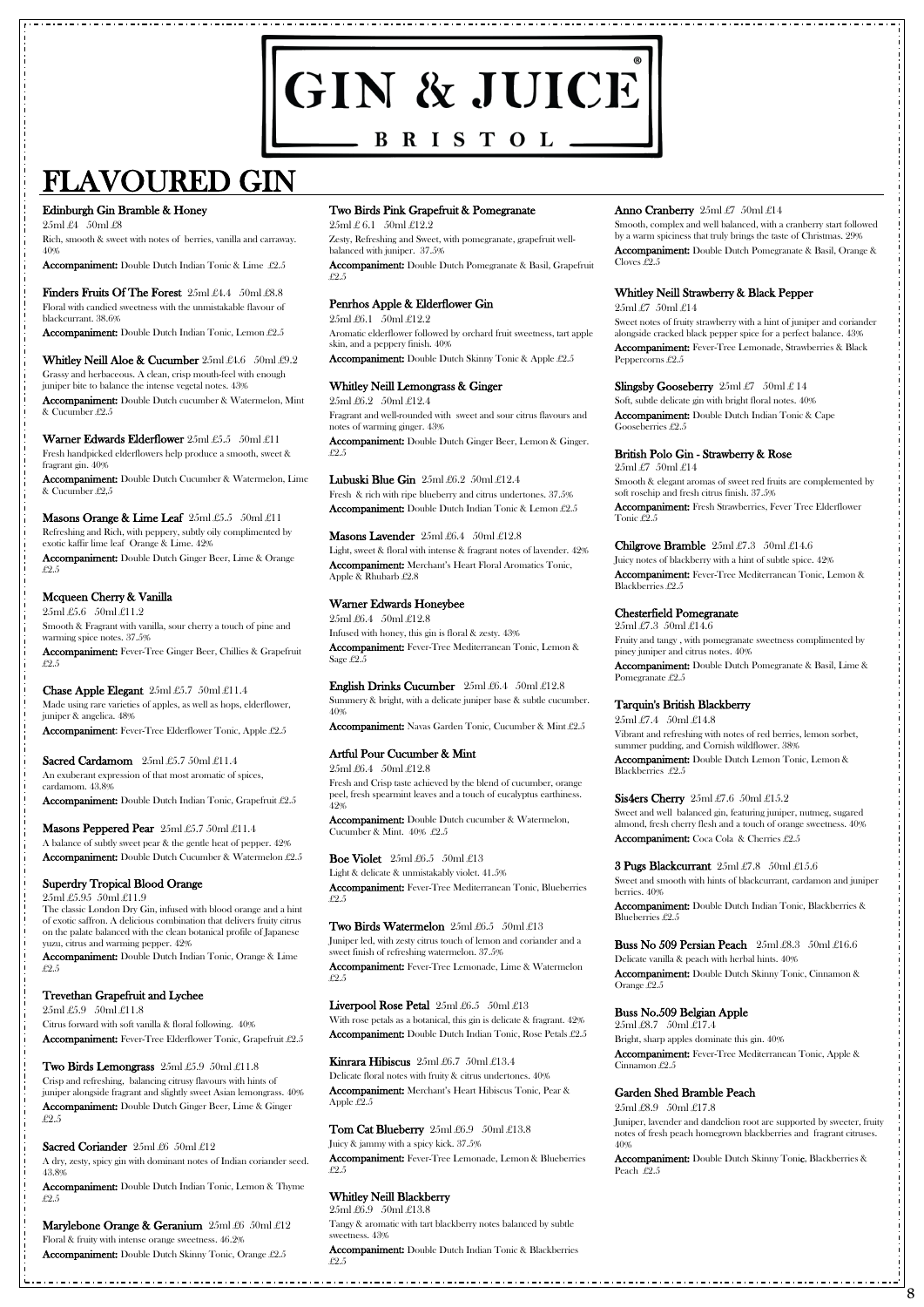# GIN & JUICE BRISTOL\_

# PINK GIN

#### Zafiro Strawberry 25ml £4 50ml £8

# TROPICAL GIN

**9**

Smooth & sweet gin with rich, delicious taste of strawberry, earthy juniper and fresh citrus. 37.5%

Accompaniment: Fever-Tree Mediterranean Tonic & Raspberries £2.5

McQueen Berry Pink 25ml £4.1 50ml £8.2 Vibrant & fruity gin with rich raspberry and cranberry taste balanced by deep, earthy juniper notes. 37.5%

Solway Strawberries & Cream 25ml £5.9 50ml £11.8 Strawberry, black pepper & cinnamon lead, with hints of vanilla. 40%

Accompaniment: Fever-Tree Lemonade, Strawberries £2.5

Accompaniment: Fever-Tree Mediterranean Tonic & Raspberries £2.5

# JJ Whitley Pink Cherry 25ml £5.2 50ml £10.4

Heavy cherry & marzipan lead, with touches of stone fruits & juniper. 38.6%

Superdry Vintage Pink Cherry 25ml £5.95 50ml £11.9 A London x Japan inspired gin, infused with cherry and a touch of hibiscus, to create a sublime fruity nose, underpinned by citrus, plum and a hint of oriental pepper. 42% Accompaniment: Double Dutch Indian Tonic, Grapefruit & Strawberries £2.5

Silverback Wild Strawberry 25ml £6.2 50ml £12.4 A juniper core is complemented by sweet strawberry & citrus. 38% Accompaniment: Fever-Tree Lemon Tonic, Strawberries £2.5

Accompaniment: Fever-Tree Mediterranean Tonic, Strawberries £2.5

**YD Strawberry & Thai Basil**  $25ml \pounds 6.4 \pmod{212.8}$ Jammy strawberry takes the lead, with hints of peppery basil following. 40%

Puerto Indias Strawberry 25ml £6.5 50ml £13 Sweet & fresh, soft & delicate, with hints of liquorice & citrus. 37.5% Accompaniment: Fever-Tree Mediterranean Tonic, Strawberries & Raspberries £2.5

Gin Divine Raspberry 25ml £7.2 50ml £14.4 Fruit-forward gin with cinnamon and juniper foundation, leading to a deep, juicy and fruity raspberry flavour. 40% Accompaniment: Fever-Tree Mediterranean Tonic, Raspberries & Mint £2.5

Tarquin's Strawberry and Lime  $25ml \pounds 7.3 \text{ } 50ml \pounds 14.6$ Fresh & summery with a kick of black pepper. 38% Accompaniment: Double Dutch Skinny Tonic, Lime & Strawberries £2.5

York Gin Roman Fruit 25ml £7.6 50ml £15.2 Fragrant and Fruity with red fruit notes including strawberry, apple & hibiscus. 42.5%

Accompaniment: Fever-Tree Mediterranean Tonic, Basil & Raspberries £2.5

Sis4ers Strawberry 25ml £7.8 50ml £15.6 Sweet, refreshing and well-rounded gin, with hints of fresh strawberries, juniper & botanicals. 40% Accompaniment: Fever-Tree Mediterranean Tonic & Strawberries £2.5

# Gin Ting - Berries, Berries, Berries

25ml £7.1 50ml £14.2 Bright, sweet berry notes, with a slightly spicy finish. 42.5% Accompaniment: Fever-Tree Mediterranean Tonic, Strawberries & Blueberries £2.5

> Soft, Smooth and Fragrant, perfectly balancing a lovely floral bouquet of lemon verbena, rose petals, orange blossom and angelica along pink peppercorns and Macedonian juniper berries. 41.4% Accompaniment: Double Dutch Indian Tonic, Lemon & Strawberries. £2.5

Piston Strawberry & Hibiscus 25ml £8.3 50ml £16.6 Smooth and subtly sweet, combining fresh strawberries and delicate Nigerian Hibiscus aroma. 42%

Edinburgh Raspberry 25ml £7.2 50ml £14.4 Smooth and fruity, distilled with five traditional gin botanicals, subtle bitter herbs, Scottish raspberries and raspberry leaves. 40% Accompaniment: Fever-Tree Mediterranean Tonic, Lemon & Raspberries £2.5

> Blushing Monkey Pink 25ml £8.7 50ml £17.4 Blended with sweet black grapes, this is a sweet, fruity expression with a warming background. 48%

**Zymurgorium Flagingo**  $25ml \pounds3.7$   $50ml \pounds7.4$ Sweet & Smooth, with notes of pineapple, passionfruit and ginger. 38%

J.J. Whitley Mango & Papaya 25ml £3.8 50ml £7.6 Sweet mango and papaya taste with notes of citrus and piney Durham Mango  $25ml \pounds 5.6$   $50ml \pounds 11.2$ 

Accompaniment: Fever-Tree Lemonade, Strawberries & Raspberries £2.5

Whitely Neil Quince  $25ml \pounds 5.1 \pmod{210.2}$ Prominent flavours of peaches & apricots dominated by unmistakable quince. 43%

#### Mor Irish - Pineapple Edition 25ml £5.2 50ml £10.4 Refreshing and pungent with tropical flavours of Pineapple, Persian Lime, Lemongrass & Bergamot. 40%

# The English Drinks Company Pink Gin

25ml £7.8 50ml £15.6 Smooth, Juniper based gin with cinchona bark oakiness, fruity pomegranate and strawberry. 40% Accompaniment: Double Dutch Pomegranate & Basil, Strawberries & Raspberries £2.5

# Two Birds Strawberry & Vanilla

25ml £7.8 50ml £15.6 Soft, sweet summer gin, including berry notes balanced by vanilla, juniper and a pinch of black pepper. 37.5% Accompaniment: Fever-Tree Lemonade & Strawberries £2.5

#### **Pinkster**  $25ml \pounds 7$   $50ml \pounds 14$

Mango sweetness is balanced by herbal & citrus undertones. 37.5% Accompaniment: Fever-Tree Lemonade, Pineapple £2.5

Clean, Crisp and well-rounded with hints of orange peels, angelica, tart raspberries, a touch of pepper and vanilla bean. 37.5% Accompaniment: Double Dutch Indian Tonic, Lemon & Strawberries £2.5

Tom Cat Cloudy Mango  $25ml \pounds 7.5 \text{ 50ml } \pounds 15$ Smooth & tropical, with mango followed by orange & pineapple. 37.5%

### Isle of Wight Mermaid Pink Gin

25ml £8 50ml £16 Light with strawberry notes, supported by citrus, juniper spice, liquorice root and coriander 38%

Accompaniment: Fever-Tree Elderflower Tonic, Strawberries & Raspberries £2.5

# Salcombe Gin Rose' Sainte Marie

25ml £8 50ml £16

Accompaniment: Fever-Tree Lemonade, Strawberries & Lemon £2.5

# Faith & Sons Raspberry & Rosehip

25ml £8.6 50ml £17.2

Spicy and Fragrant, including juicy raspberry, lemon peel and peppery juniper, complimented by a delicate hue of rosehip. 38% Accompaniment: Double Dutch Skinny Tonic, Raspberries & Rose Petals £2.5

Accompaniment: Fever-Tree Elderflower Tonic, Blackberries £2.5

Tiptree English Pink 25ml £8.9 50ml £17.8 Clean and well balanced, combining strawberries and raspberries

with a touch of red hibiscus flowers. 40%

Accompaniment: Fever-Tree Elderflower Tonic & Strawberries 2.5

Accompaniment: Fever-Tree Lemonade, Pineapple £2.5

juniper. 38%

Accompaniment: Fever-Tree Lemonade, Orange £2.5

Accompaniment: Double Dutch Indian Tonic, Orange & Cape Gooseberries £2.5

Accompaniment: Fever-Tree Lemonade & Pineapple £2.5

#### Boë Passion  $25ml \pounds 5.5 50ml \pounds 11$

Tropical notes of passion fruit & orange up front, with subtle mint following behind. 41.5%

Accompaniment: Fever-Tree Mediterranean Tonic, Orange & Passionfruit £2.5

Sweet mango burst leading to a floral finish of lime, elderflower and grapefruit. 40%

Accompaniment: Fever-Tree Lemonade, Lime & Pineapple £2.5

# Gin Ting - Passionfruit, Mango & Elderflower

#### 25ml £6 50ml £12

Tropical notes lead, with mango & passionfruit at the fore. 42.5% Accompaniment: Fever-Tree Mediterranean Tonic, Pineapple & Passionfruit £2.5

#### Artful Pour Passion Fruit 25ml £6 50ml £12

Exotic, tropical notes of pineapple & passion fruit with hints of juniper. 40%

Accompaniment: Fever-Tree Lemonade, Pineapple & Passionfruit £2.5

#### Sis4ers Passionfruit & Cardamon

25ml £6.2 50ml £12.4

Tropical passion fruit sweetness with aromatics of cardamom, complimented with notes of black pepper, coriander, angelica and chilli. 40%

Accompaniment: Double Dutch Skinny Indian Tonic, Pineapple & Passionfruit £2.5

# Cubical Mango 25ml £6.4 50ml £12.8

Accompaniment: Double Dutch Indian Tonic, Mint & Blueberries £2.5

#### Gin Divine Strawberry & Kiwi  $25ml\pounds7.5\text{ }50ml\pounds15$

Clean, Crisp & Aromatic, a beautiful mix of botanicals that include peppers, infused with strawberries and kiwis. 40%

Accompaniment: Fever-Tree Lemonade, Strawberries & Kiwi £2.5

#### Faith & Sons Mango  $25ml \pounds 7.7 50ml \pounds 15.4$

Delightfully fruity, organic mango brings tropical notes alongside classic juniper & citrus. 37.5%

Accompaniment: Fever-Tree Lemonade, Pineapple £2.5

#### Faith & Sons Pineapple 25ml £8.8 50ml £17.6

Crisp, refreshing organic pineapple is apparent with a touch of juniper. 37.5%

Accompaniment: Double Dutch Indian Tonic, Lime & Strawberries £2.5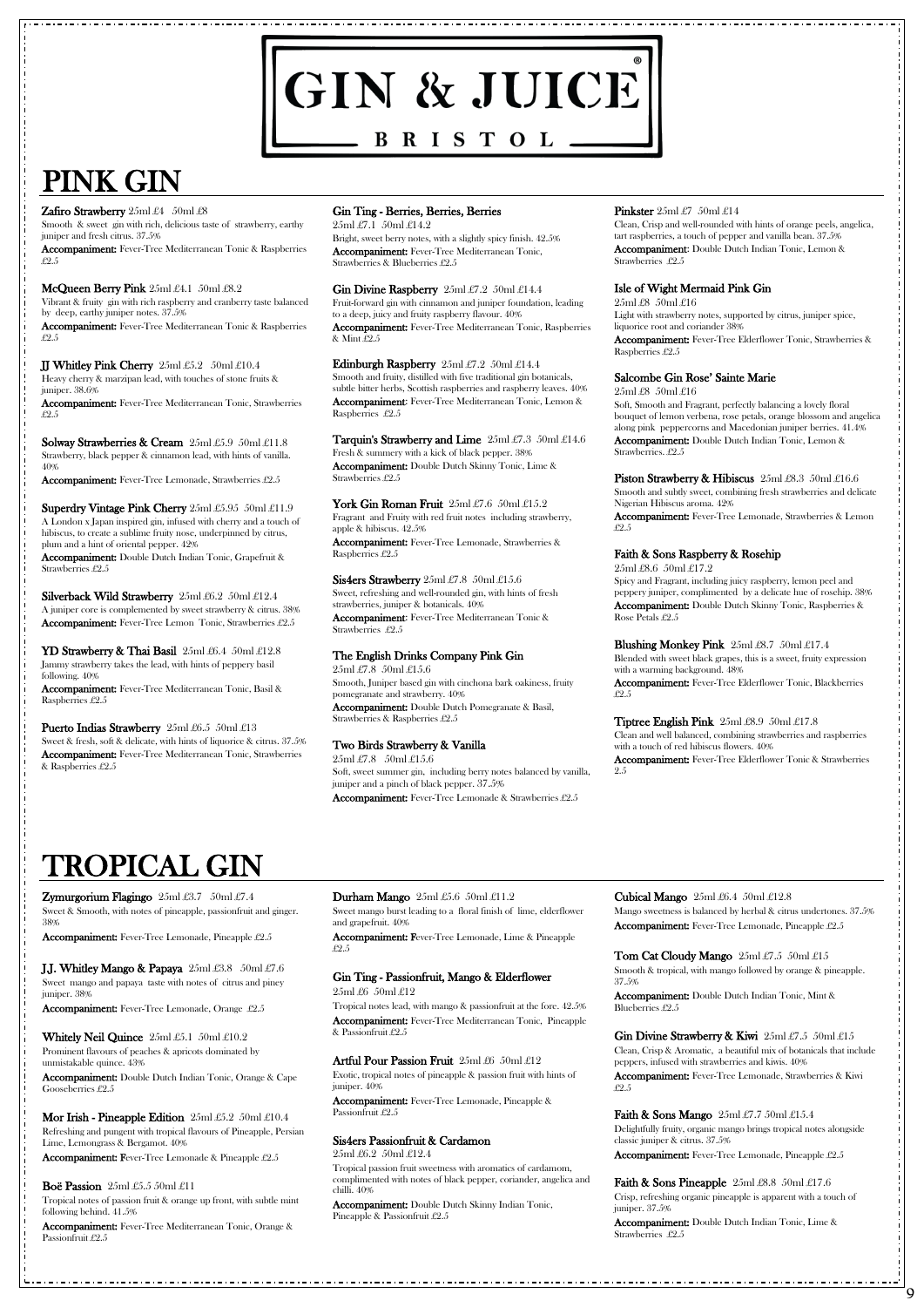# GIN & JUICE

**BRISTOL** 

# CITRUS GIN

# RHUBARB GIN

**10**

Aber Falls Marmalade 25ml £4.5 50ml £9 Plenty of citrus, with sweet & bitter orange flavours.  $41.3\%$ Accompaniment: Fever-Tree Mediterranean Tonic, Orange £2.5

Finders Lemon & Lime  $25ml\text{ }\pounds5$  50ml  $\pounds10$ Lively & rich with zesty citrus peel and floral citrus sweetness. 40% Accompaniment: Fever-Tree Elderflower Tonic, Lemon £2.5

Malfy Con Limone  $25ml \pounds 5.3$  50ml  $\pounds 10.6$ Coastal grown Italian lemons give this gin a fresh & zesty aroma. 41%

Sacred Pink Grapefruit 25ml £5.3 50ml £10.6 Vacuum distillation retains the freshness of pink grapefruit. 43.8% Accompaniment: Double Dutch Indian Tonic, Orange £2.5

G12 Grapefruit & Mandarin 25ml £5.2 50ml £10.4 Bittersweet citrus underpins classic juniper here. 37.5% Accompaniment: Navas Garden Tonic, Grapefruit & Lemon £2.5

Malfy Arancia  $25ml \pounds 5.4$   $50ml \pounds 10.8$ Intense orange sweetness with a tang of tart grapefruit. 41% Accompaniment: Fever-Tree Mediterranean Tonic, Grapefruit £2.5

**Malfy Rosa**  $25ml £5.7 50ml £11.4$ Pink grapefruit is balanced with a touch of rhubarb & notes of thyme. 41%

Accompaniment: Double Dutch Indian Tonic, Grapefruit & Lemon £2.5

Whitley Neill Pink Grapefruit 25ml £6 50ml £12 Bright & vibrant with plenty of pink grapefruit! 43% Accompaniment: Fever-Tree Mediterranean Tonic, Grapefruit £2.5

Gin Lane 1751 Clementine 25ml £6.2 50ml £12.4 Delicate & Sweet with notes of sweet citrus and peppery juniper bringing a perfect balance. 40%

Sipsmith Lemon Drizzle 25ml £6.2 50ml £12.4 Sweet sundried lemon peels, fresh lemon & lemon verbena create zestiness & hints of vanilla. 40.4%

Accompaniment: Fever-Tree Mediterranean Tonic, Lemon & Grapefruit £2.5

**Skully Oriental Citrus**  $25ml £5.8$   $50ml £11.6$ 

Edinburgh Lemon & Jasmine 25ml £6.3 50ml £12.6 Fresh notes lemon and citrus oil balanced by sweet floral tones of soft juniper, jasmine and angelica. 40%

Bursting with citrus, this gin uses yuzu fruit amongst other botanicals. 41.8%

Accompaniment: Double Dutch Indian Tonic, Lemon & Lime £2.5

The English Drinks Company Lime Tree 25ml £6.2 50ml £12.4 Fresh, Zesty flavour of lime, piney juniper and smooth citrus. 40%

Accompaniment: Double Dutch Indian Tonic, Lime & Lemon

Accompaniment: Fever-Tree Mediterranean Tonic, Lemon & Orange £2.5

# The English Drink Company Lemon Grove

25ml £4.3 50ml £8.6 Inspired by rhubarb crumble, warm & homely. 41.3% Accompaniment: Cranberry Juice with Lime £2

25ml £6.2 50ml £12.4 Zesty, Citrus notes infused with lemon, leading to a delicate smooth finish. 40%

Accompaniment: Navas Garden Tonic, Mint & Lemon £2.5

Accompaniment: Fever-Tree Mediterranean Tonic, Lemon £2.5

Accompaniment: Double Dutch Skinny Tonic, Juniper Berries & Lemon £2.5

#### Tarquins Blood Orange 25ml £6.4 50ml £12.8

Sweet and floral, combining notes of blood orange, pink grapefruit, rhubarb, raspberry and gentian root, leading to a bittersweet herbal finish. 38%

Accompaniment: Fever-Tree Mediterranean Tonic, Orange & Grapefruit £2.5

Sis4ers Lime & Thyme  $25ml \pounds 6.8 \pmod{213.6}$ 

Herbaceous with hits of sharp citrus alongside classic juniper. 40% Accompaniment: Fever-Tree Mediterranean Tonic, Lime & Thyme £2.5

Chase Seville Marmalade 25ml £6.8 50ml £13.6 An infusion with raw peel from Seville oranges gives a crisp, citrus finish. 40%

Accompaniment: Double Dutch Indian Tonic, Orange £2.5

Chase Pink Grapefruit & Pomelo 25ml £7.2 50ml £14.4 Floral and zesty, with juicy tart grapefruit and sweet pomelo. 40% Accompaniment: Double Dutch Indian Tonic, Lemon £2.5

Fallen Angel Blood Orange 25ml £8.3 50ml £16.6 Fruity & juicy with a touch of cinnamon on the finish. 40.6% Accompaniment: Fever-Tree Mediterranean Tonic, Lemon & Orange £2.5

Corner 53 Lemon Meringue Pie 25ml £8.4 50ml £16.8 Buttery & rich with touches of menthol & juniper balancing sweetness. 47%

Accompaniment: Fever-Tree Mediterranean Tonic, Lemon £2.5

# Brecon Rhubarb & Cranberry

25ml £3.9 50ml £7.8 Rich, crisp and berry forward with notes of juniper, citrus peel and coriander. 37.5%

Accompaniment: Double Dutch Indian Tonic, Orange £2.5

# Aber Falls Rhubarb & Ginger

Sweet & sharp rhubarb is balanced by honey and juniper tones. 40% Accompaniment: Double Dutch Skinny Tonic, Raspberries £2.5

Bath Hopped Rhubarb 25ml £6 50ml £12

A curious variation of Bath gin, with whole hop flowers & rhubarb. 37.2%

Accompaniment: Double Dutch Lemon Tonic, Lime & Apple £2.5

#### Whitely Neil Rhubarb & Ginger

25ml £5.4 50ml £10.8

Sweet & warming with a tart edge. 43%

Accompaniment: Double Dutch Ginger Beer, Lime & Rhubarb £2.5

# Warner Edwards Victoria Rhubarb

25ml £5.4 50ml £10.8 Sweet and tangy, made with a variety of rhubarb originally grown in Queen Victoria's garden. 40%

Accompaniment: Double Dutch Indian Tonic, Orange £2.5

# Edinburgh Rhubarb & Ginger

25ml £5.5 50ml £11 Bright, fruity and smooth with tones of rhubarb and warming ginger spice, balanced by classic juniper berry notes. 40%

Accompaniment: Double Dutch Ginger Beer, Lime & Ginger £2.5

# Penrhos Rhubarb

25ml £6.2 50ml £12.4

Clean and Gentle taste of rhubarb, juniper berries and citrus peel with gentle herbaceous notes and a floral finish. 40.5%

Accompaniment: Double Dutch Ginger Beer, Lime & Rhubarb £2.5

### Nelsons Rhubarb & Custard

25ml £6.8 50ml £13.6

Mellow vanilla balances sharp rhubarb, alongside warming cinnamon. 41%

Accompaniment: Fever-Tree Lemonade, Rhubarb £2.5

# Chase Rhubarb & Bramley Apple

25ml £6.8 50ml £13.6 Tangy, sweet, & fresh with hints of cinnamon. 40% Accompaniment: Double Dutch Indian Tonic, Apple & Rhubarb £2.5

# Slingsby Rhubarb

25ml £7 50ml £14

A complex and well-balanced flavours of rhubarb and summer berries followed by botanical undertones of primrose, rosehip and

#### YD Honeyed Rhubarb 25ml £4.5 50ml £9

green tea. 40%

Accompaniment: Double Dutch Indian Tonic, Lemon & Rhubarb. £2.5

## Shakespeare Rhubarb

25ml £7.8 50ml £15.6

Fresh and tasty, with notes of sweet fruits and herbaceous hints of rhubarb, rosemary and sage. 40%

Accompaniment: Double Dutch Ginger Ale, Ginger & Rhubarb £2.5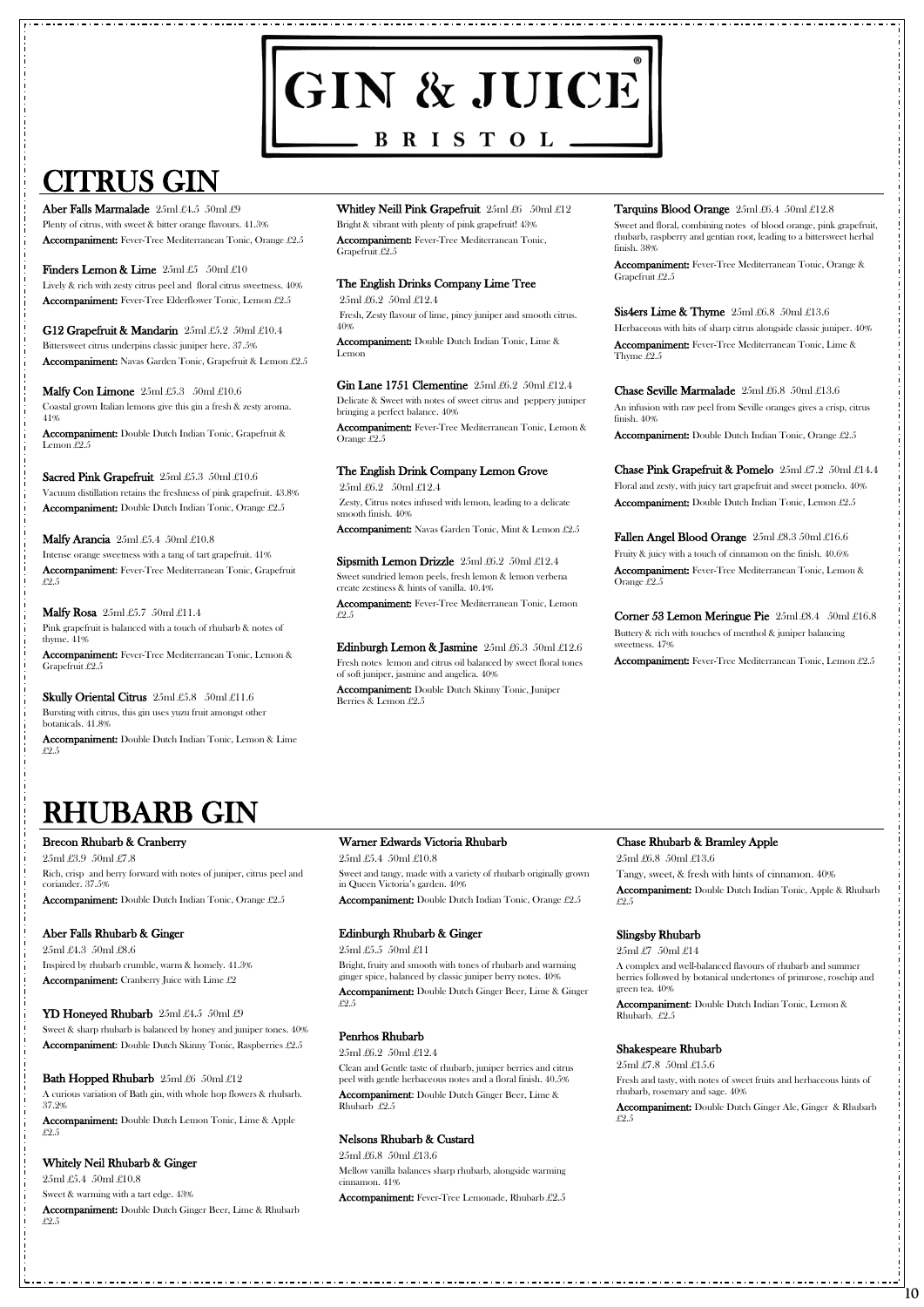# GIN & JUICE BRISTOL\_

# SWEET GIN & GIN LIQUEURS

Solway Sticky Toffee 25ml £3.9 50ml £7.8

# NON-ALCOHOLIC GIN

**11**

Full of caramel, brown sugar & caramel notes. 40%

Accompaniment: Double Dutch Indian Tonic, Orange & Strawberries £2.5

#### Kings Hill Rhubarb & Amaretto

 $25ml \pounds 4.5$  50ml  $\pounds 9$ 

Fragrant, earthy and smooth with a long finish of marzipan, sweet caramel and almond. 40%

Accompaniment: Double Dutch Ginger Ale, Orange & Rhubarb £2.5

# Zymurgorium My My Apple Pie Gin Liqueur

25ml £5.2 50ml £10.4

Clean and Smooth taste of cinnamon & nutmeg give way to hints of stewed apple & ginger. 20%

Accompaniment: Double Dutch Ginger Ale, Ginger & Lemon £2.5

#### Edinburgh Rhubarb & Ginger liqueur

25ml £4.8 50ml £9.6 Fragrant and well-balanced with spiced ginger and evocative and sweet rhubarb. 20%

Accompaniment: Double Dutch Ginger Ale, Lime & Ginger £2.5

Tiptree English Rhubarb 25ml £5.8 50ml £11.6 Sweet, tart rhubarb with a hint of blueberry. 28% Accompaniment: Fever-Tree Lemonade, Rhubarb £2.5

# Copper in the Clouds Mulled Blackberry

Solway Apple Caramel  $25ml \pounds 6 \quad 50ml \pounds 12$ Indulgent notes of caramel give way to fresh crisp apple & cinnamon. 40%

25ml £5.1 50ml £10.2 Sweet and aromatic, with British blackberries, beet sugar, star anise and clementines. 20%

Accompaniment: Double Dutch Indian Tonic, Blackberries £2.5

Sis4ers Caramel Espresso 25ml £5.6 50ml £11.2 Smooth & sweet with rich coffee & caramel flavours. 37.5% Solway Turkish Delight 25ml £6.4 50ml £12.8 Sweet & fragrant notes of rose with a hint of orange. 40% Accompaniment: Fever-Tree Lemonade, Rose Petals & Orange £2.5

Dancing Sands Chocolate 25ml £6.5 50ml £13 Dry dark chocolate with hints of honey & cardamom. 44% Accompaniment: Double Dutch Ginger Ale, Orange £2.5

Accompaniment: Double Dutch Ginger Ale, Orange £2.5

3 Pugs Cream Soda 25ml £5.7 50ml £11.4 Sweet vanilla leads, with hints of orange & basil. 20%

Accompaniment: Fever-Tree Lemonade, Candy Floss £2.5

**Keepr's Honey**  $25ml \pounds 6.6$   $50ml \pounds 13.2$ A sweet twist on classic gin, using raw honey from the Cotswolds. 40%

#### Zymurgorium Quince & Ginger

25ml £5.7 50ml £11.4

Refreshing quince & spicy ginger give way to hints of apple & mango. 20%

Accompaniment: Double Dutch Ginger Ale, Ginger & Orange £2.5

Accompaniment: Fever-Tree Mediterranean Tonic, Raspberries & Rose Petals £2.5

Hedgepig Bullace & Quince  $25ml\ \pounds8\ 50ml\ \pounds16$ Sweet with notes of apricot & vanilla. 30% Accompaniment: Double Dutch Ginger Ale, Orange £2.5

Accompaniment: Fever-Tree Lemonade, Apple £2.5

Zymurgorium Turkish Delight  $25ml \pounds6 \quad 50ml \pounds12$ Floral & fragrant with notes of rose petals. 18.7% Accompaniment: Fever-Tree Lemonade & Rose Petals £2.5

Zymurgorium Violet 25ml £6.1 50ml £12.2 Fragrant & sweet, with an unmistakable burst of violet. 18.7% Accompaniment: Fever-Tree Lemonade, Violet Petals £2.5

Light and Well-balanced with hints of spice, pineapple and lime. Accompaniment: Double Dutch Indian Tonic, Pineapple & Lime  $£2.5$ 

Accompaniment: Fever-Tree Mediterranean Tonic, Lemon & Rosemary £2.5

#### Daffy's Mulberry 25ml £6.7 50ml £13.4

Pungent and sweet, with blackcurrant, angelica and a hint of quince. 40.4%

Accompaniment: Double Dutch Skinny Tonic, Blackberries & Pink Peppercorns £2.5

#### Copper in the Clouds Lychee

25ml £6.8 50ml £13.6

Tropical sweetness complimented with, lemon peel, peppery juniper, oriental lychees and British raspberries. East meets west at its very best! 40%

# Tiptree English Strawberry

25ml £7.3 50ml £14.6 Bright, jammy strawberries with a touch of juniper. 28% Accompaniment: Fever-Tree Lemonade, Strawberries £2.5

#### Keepr's Honey & Raspberry

25ml £6.9 50ml £13.8 A beautiful sweet gin infused with British raspberries & raw honey from the Cotswolds in Oxfordshire. 37.5%

Accompaniment: Fever-Tree Mediterranean Tonic, Raspberries £2.5

#### Blue Shimmer Candy Floss Gin

25ml £10.4 50ml £20.8

Gin & Juice exclusive craft gin. Fresh and aromatic, with hints of blue pea-flower, fresh citrus, rose & angelica. 43%

Accompaniment: Fever-Tree Mediterranean Tonic, Candy Floss & Chupa Lollypops £2.5

# Pink Strawberry Candy Floss Gin

25ml £10.4 50ml £20.8 A cloud of strawberry cotton candy sweetness, balanced with earthy juniper, delicate rose and angelica finish. 43%

Accompaniment: Fever-Tree Mediterranean Tonic, Candy Floss & Chupa Lollypops £2.5

#### Seedlip Garden 108

25ml £4 50ml £8

Herbaceous with hints of rosemary & spearmint.

Accompaniment: Fever-Tree Elderflower Tonic, Cucumber £2.5

## Seedlip Grove 42

25ml £4 50ml £8

Citrus focussed with plenty of orange & lemon at the fore.

Accompaniment: Double Dutch Indian Tonic, Orange & Lemon £2.5

# Seedlip Spice 94

25ml £4 50ml £8

Warming with notes of nutmeg balanced by fresh citrus.

Accompaniment: Double Dutch Ginger Ale, Grapefruit & Lemon £2.5

## Caleño Light & Zesty

25ml £5 50ml £10

# Salcombe New London

25ml £5.4 50ml £10.8

Tangy and refreshing floral notes of orange and rosemary, developing with ginger, prickle pepper and a touch of anise.

Accompaniment: Double Dutch Indian Tonic, Grapefruit & Lemon £2.5

#### Penrhos Zero Raspberry

25ml £5.5 50ml £11

Subtle and sweet taste of raspberry balanced with notes of juniper, black peeper & coriander .

Accompaniment: Fever-Tree Lemonade, Raspberries & Lemon £2.5

# Warner Pink Berry

25ml £6.2 50ml £12.4

Fresh and well-rounded, with raspberry and blackcurrant notes upon tasting, developing into a hit of fiery ginger, and a sweet and spicy finish.

Accompaniment: Double Dutch Pomegranate & Basil Tonic, Raspberries & Strawberries £2.5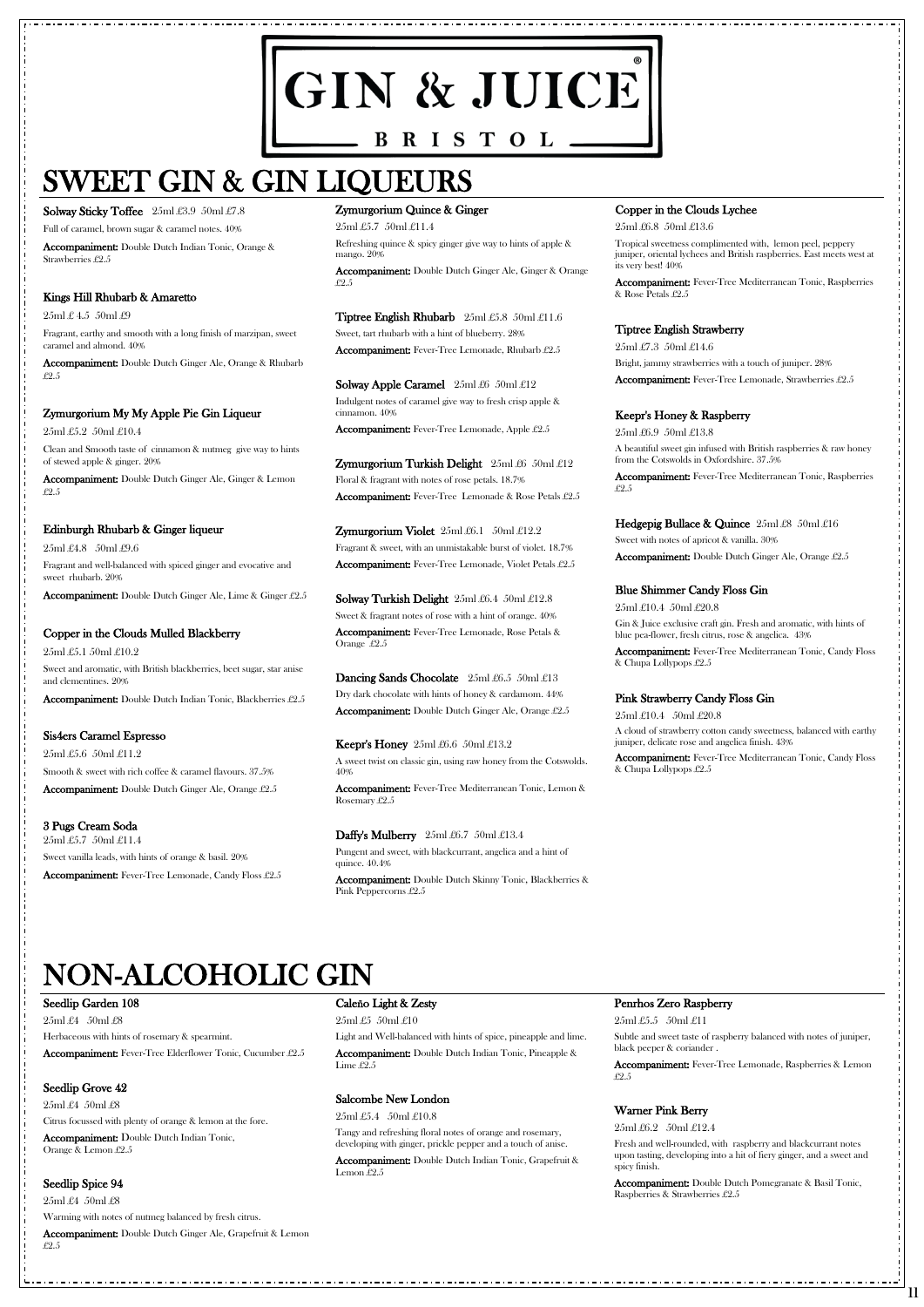# GIN & JUICE BRISTOL -

# **WEIRD & WONDERFUL GIN**

#### Gabriel Saffron

25ml £4.9 50ml £9.8 Made in France using saffron, fennel & lemon, this gin is slight spicy & slightly sweet. 40% Accompaniment: Double Dutch Indian Tonic, Orange £2.5

### Adnams Habanero & Lime

25ml £5.2 50ml £10.4 Crisp and Refreshing with vegetal hints of habanero and angelica, balanced by cooling lime flavours. 40%

Accompaniment: Double Dutch Indian Tonic, Chillies & Lime £2.5

### Portobello Road Celebrated Butter

25ml £5.4 50ml £10.8

Fragrant & Smooth with citrus notes and velvety, buttery undertone. 42%

Accompaniment: Double Dutch Skinny Tonic, Ground Nutmeg £2.5

# Jaffa Cake

25ml £6.2 50ml £12.4

Rich and perfectly balanced with delicately sweet Jaffa cake flavours supported by citrusy notes and earthy chocolate undertones. 42% Accompaniment: Fever-Tree Mediterranean Tonic, Orange & Jaffa Cake £2.5

25ml £6 50ml £12 Watercress gives a delicate sweetness & a touch of pepper. 40% Accompaniment: Navas Garden Tonic, Grapefruit & Pea shoots £2.5

# York Gin Chocolate & Orange

25ml £5.7 50ml £11.4 Smooth and fragrant with notes of spice and juniper supported by, zesty orange and rich, dark chocolate. 42.5% Accompaniment: Double Dutch Skinny Tonic, Chocolate & Orange £2.5

# Bertha's Revenge

25ml £5.7 50ml £11.4 Named after Bertha, a cow who lived to the age of 48, this whey alcohol-based gin is smooth & spicy with sweet orange notes. 42% Accompaniment: Double Dutch Indian Tonic, Orange £2.5

# Spit Roasted Pineapple

25ml £5.8 50ml £11.6 Made using whole pineapples, which are roasted on a spit with Demerara sugar until they're gloriously caramelised. 40.1% Accompaniment: Fever-Tree Lemonade, Lime & Pineapple £2.5

# Twisted Nose Watercress

# Mcqueen Smokey Chilli

25ml £6.2 50ml £12.4 Juniper, chipotle & smoked chilli bring a rich, ripe fruitiness & touch of smoke. 42%

Accompaniment: Double Dutch Ginger Beer, Chillies & Grapefruit £2.5

#### Edinburgh Seaside

25ml £6.3 50ml £12.6

Sweet with subtle salinity, capturing ingredients from the Scottish coast, including seaweed, ground ivy, gorse flowers and scurvy grass. 43%

Accompaniment: Navas Garden Tonic, Pea shoots & Lemon £2.5

# Four Pillars Bloody Shiraz

25ml £6.6 50ml £13.2

Accompaniment: Fever-Tree Mediterranean Tonic, Lime & Mint £2.5

Yarra Valley Shiraz grapes are steeped in high proof rare gin for 8 weeks to produce this sweet spirit with notes of juniper & spice. 37.8%

Accompaniment: Double Dutch Lemon Tonic, Orange £2.5

# Voodoo Chilli Gin Green Mild

25ml £6.66 50ml £13.32

Stage one of our Voodoo Chilli journey. Mildly hot & aromatic gin, lightly infused with Caribbean Scotch bonnets, Madagascan vanilla and ginger root. 42%

Accompaniment: Fresh Chillies & Lime, Fever-Tree Mediterranean Tonic £2.5

# Voodoo Chilli Gin Amber Gentle

25ml £6.66 50ml £13.32

Going up the Scoville scale, our Amber chilli gin is a piquant infusion of Caribbean Scotch bonnets, tropical passionfruit & zesty orange. 42%

Accompaniment: Fresh Chillies & Orange, Fever-Tree Mediterranean Tonic £2.5

# Voodoo Chilli Gin Red - Hot Potent

25ml £6.66 50ml £13.32

Time to feel the heat with our red-hot potent chilli gin! An aggressive infusion of Caribbean Scotch bonnets, balanced with fresh raspberries and juicy mango. 43%

Accompaniment: Fresh Chillies & Grapefruit, Fever-Tree Mediterranean Tonic £2.5

# Rutte Celery Dry

25ml £6.7 50ml £13.4 Celery & citrus lead alongside classic juniper. 43% Accompaniment: Double Dutch Cucumber & Watermelon Tonic, Celery & Mint £2.5

# Zymurgorium Choc-a-Bloc

25ml £6.7 50ml £13.4 Creamy chocolate notes are complemented by soft vanilla. 40% Accompaniment: Double Dutch Indian Tonic, Chocolate £2.5

# The Wrecking Coast Clotted Cream

25ml £7.1 50ml £14.2 Smooth & velvety rich, with a distinctly Cornish flavour. Balanced with notes of juniper. 44%

Accompaniment: Double Dutch Indian Tonic, Strawberries & Lemon £2.5

# Ambary Hemp-Infused

25ml £7.1 50ml £14.2 Grassy & earthy with sweet citrus & classic juniper undertones. 40%

Accompaniment: Fever-Tree Mediterranean Tonic, Lemon & Thyme £2.5

# Piston Coffee

25ml £7.2 50ml £14.4

Strong and smooth taste of cold brewed Ethiopian coffee , with notes of roasted coffee beans and muscovado sugar balanced with pine and citrus flavours and a touch of spice. 42%

Accompaniment: Double Dutch Skinny Tonic, Chocolate & Coffee Beans £2.5

#### Chesterfield Mojito

25ml £7.2 50ml £14.4

Floral, with hints of fresh citrus, spearmint, coriander, angelica root, orris root, cassia bark, cardamom and hibiscus. 40%

# Piston Foret Noire

25ml £7.3 50ml £14.6

Complex and distinct with rich dark fruits notes, a hint of citrus and a subtle undertone of smoke. 38%

Accompaniment: Double Dutch Indian Tonic, Blackberries & Chocolate £2.5

# Hot Sauce

25ml £7.3 50ml £14.6 A savoury, spicy gin distilled with Guajillo peppers & Ancho chillies. 46.2% Accompaniment: Double Dutch Indian Tonic, Chililes & Rosemary £2.5

# Keepr's Green Tea & British Honey

25ml £7.3 50ml £14.6

Fragrant with soft honey undertones leading to lemongrass, a touch of liquorice and a dry tannic finish. 43%

Accompaniment: Fever-Tree Mediterranean Tonic, Orange & Rose Petals £2.5

# Sharish Blue Magic

25ml £7.6 50ml £15.2 A bright blue Portuguese gin, which turns pink with tonic! Strawberry & raspberry give a fruity aroma & citrus taste. 40% Accompaniment: Double Dutch Skinny Tonic, Lime & Apple £2.5

# Mcqueen Colour Changing Gin

25ml £7.8 50ml £15.6 Zesty and Refreshing with hints of peppery juniper, blackcurrant & coriander. 37.5%

Accompaniment: Double Dutch Indian Tonic, Blackberries & Strawberries £2.5

# Apoteca Horseradish

25ml £8.5 50ml £17 Spicy & savoury with distinctive horseradish at the front.  $40\%$ Accompaniment: Double Dutch Indian Tonic, Orange £2.5

# Ambary Hemp & Hibiscus Pink Gin

25ml £8.6 50ml £17.2 Floral with hints of tart berries & fresh grass. 40% Accompaniment: Merchant's Heart Hibiscus Tonic, Strawberries. £2.8

# Forest Earl Grey

25ml £8.6 50ml £17.2 Infused with earl grey tea, with notes of orange, clementine & bergamot. 39.5%

Accompaniment: Double Dutch Indian Tonic, Lemon & Strawberries £2.5

# Crazy Gin

25ml £8.7 50ml £17.4 Blended with lassi (a yogurt-based drink) before vacuum distillation, this unusual gin has notes of pomegranate, pepper & coriander. 41%

Accompaniment: Double Dutch Skinny Tonic, Black Peppercorns & Orange £2.5

# Dr. Squid Gin

25ml £9.4 50ml £18.8 Citrusy and subtly floral at points ,distilled with real squid ink, a touch of sea breeze and a hint of pepper. 40%

Accompaniment: Double Dutch Indian Tonic, Lemon & Strawberries £2.5

# Black Tomato

25ml £9.6 50ml £19.2

The fruitiness of tomato is balanced by its own tanginess & the peppery kick of juniper. 42.3%

Accompaniment: Navas Garden Tonic, Chillies & Basil £2.5